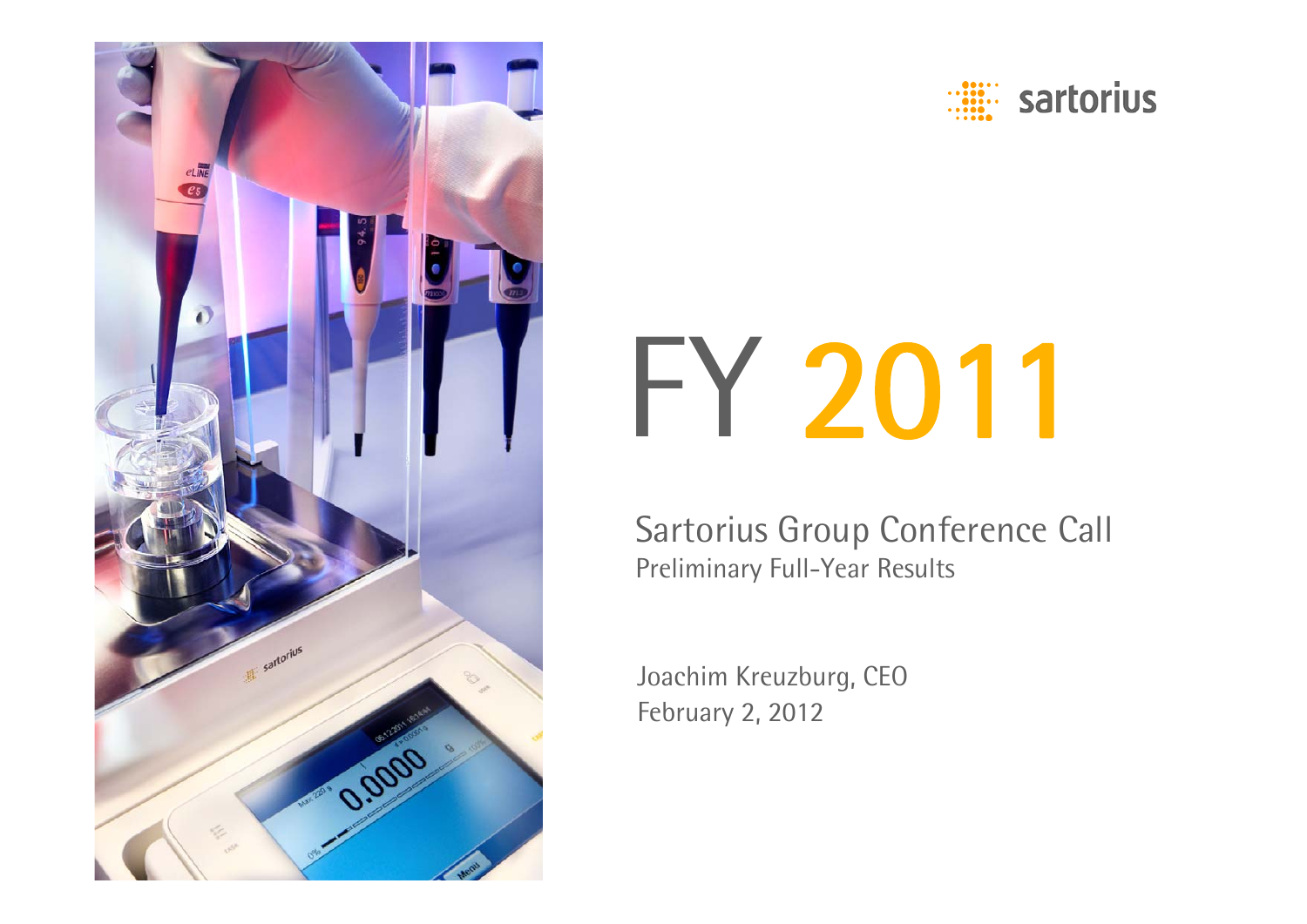

#### Disclaimer

This presentation contains statements concerning the Sartorius and Sartorius Stedim Biotech Groups' future performance. These statements are based on assumptions and estimates. Although we are convinced that these forward-looking statements are realistic, we cannot guarantee that they will actually materialize. This is because our assumptions harbor risks and uncertainties that could lead to actual results diverging substantially from the expected ones. It is not planned to update our forwardlooking statements.

Throughout this presentation, differences may be apparent as a result of rounding during addition.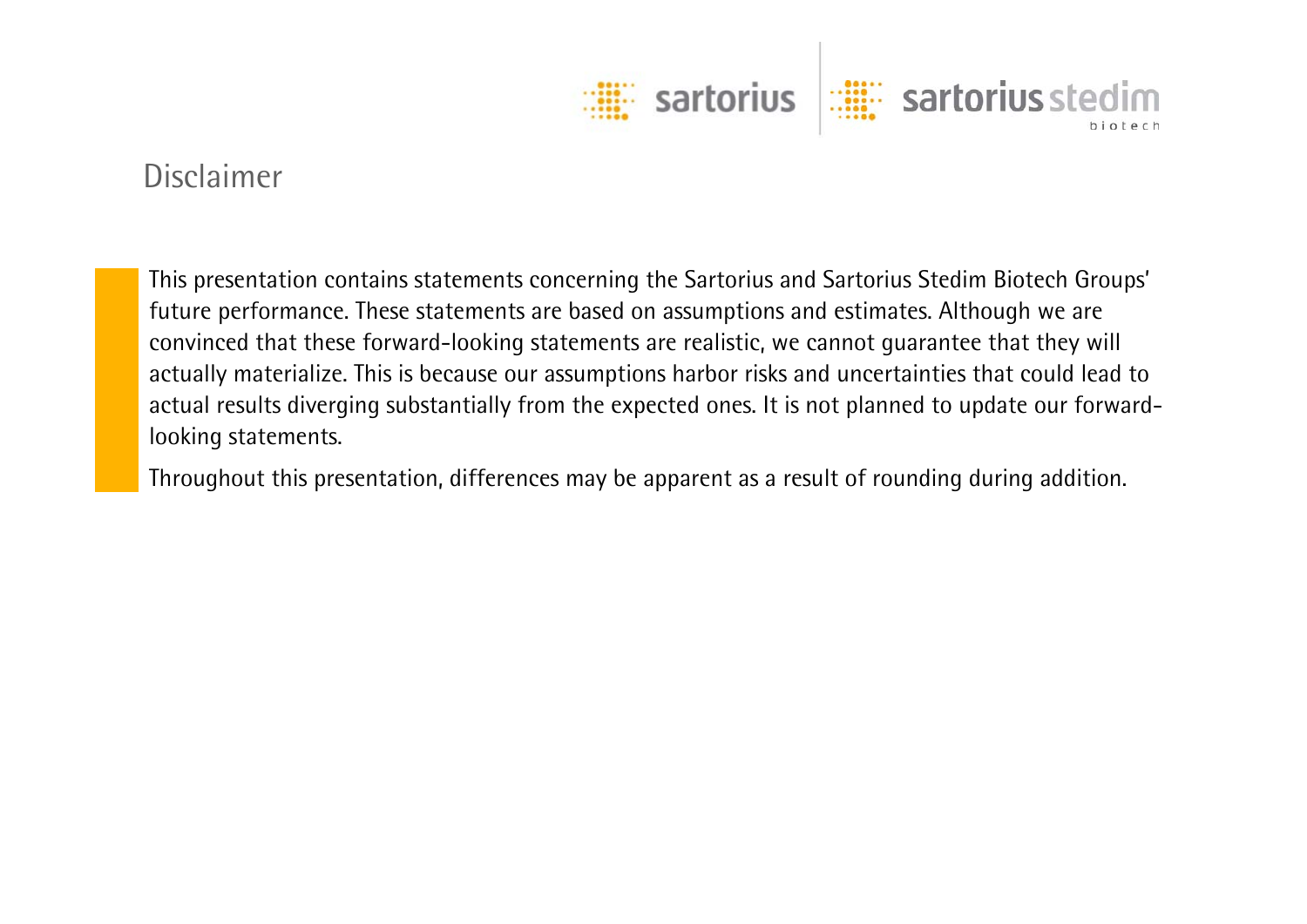

# Agenda

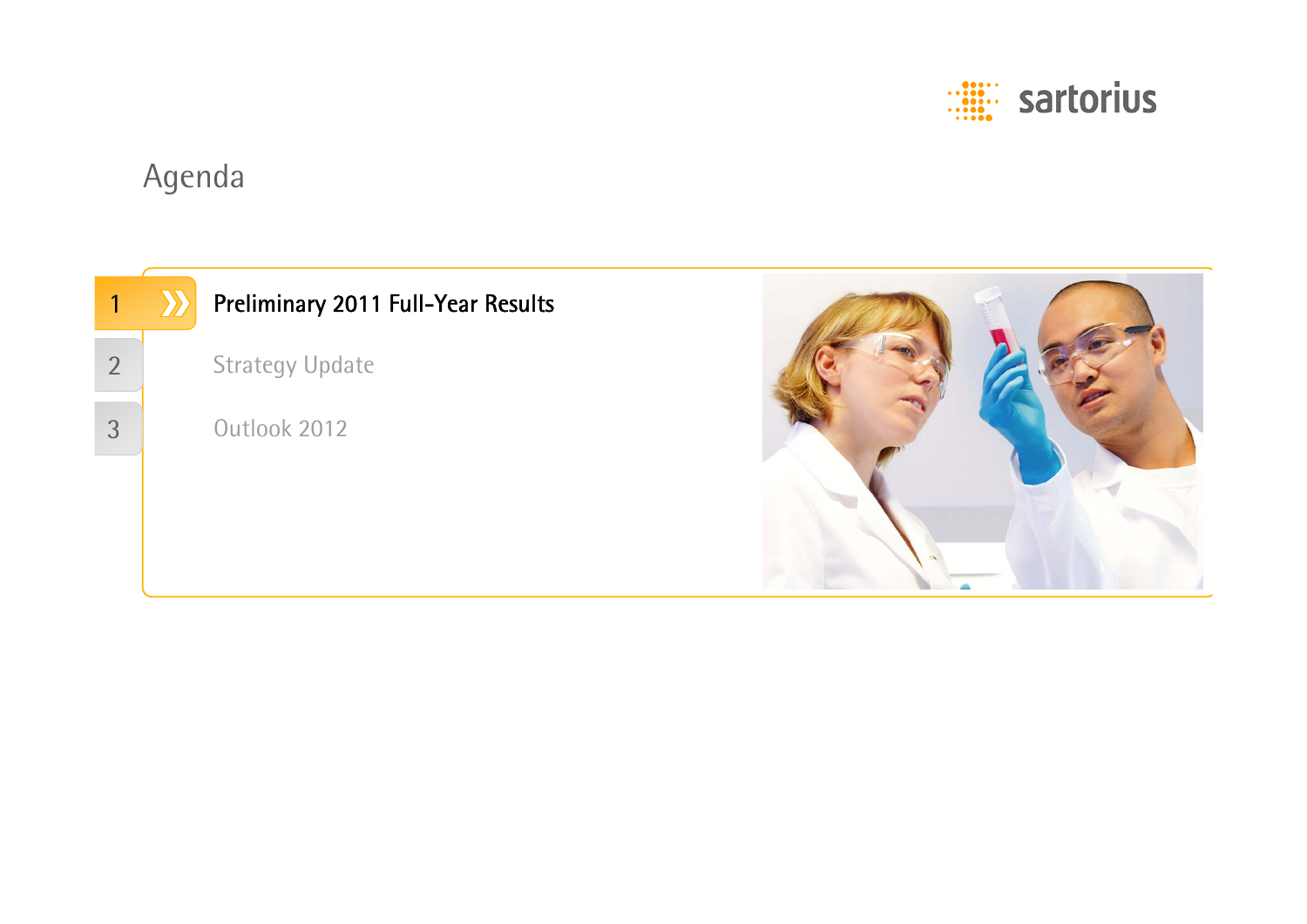

#### 2011 Highlights

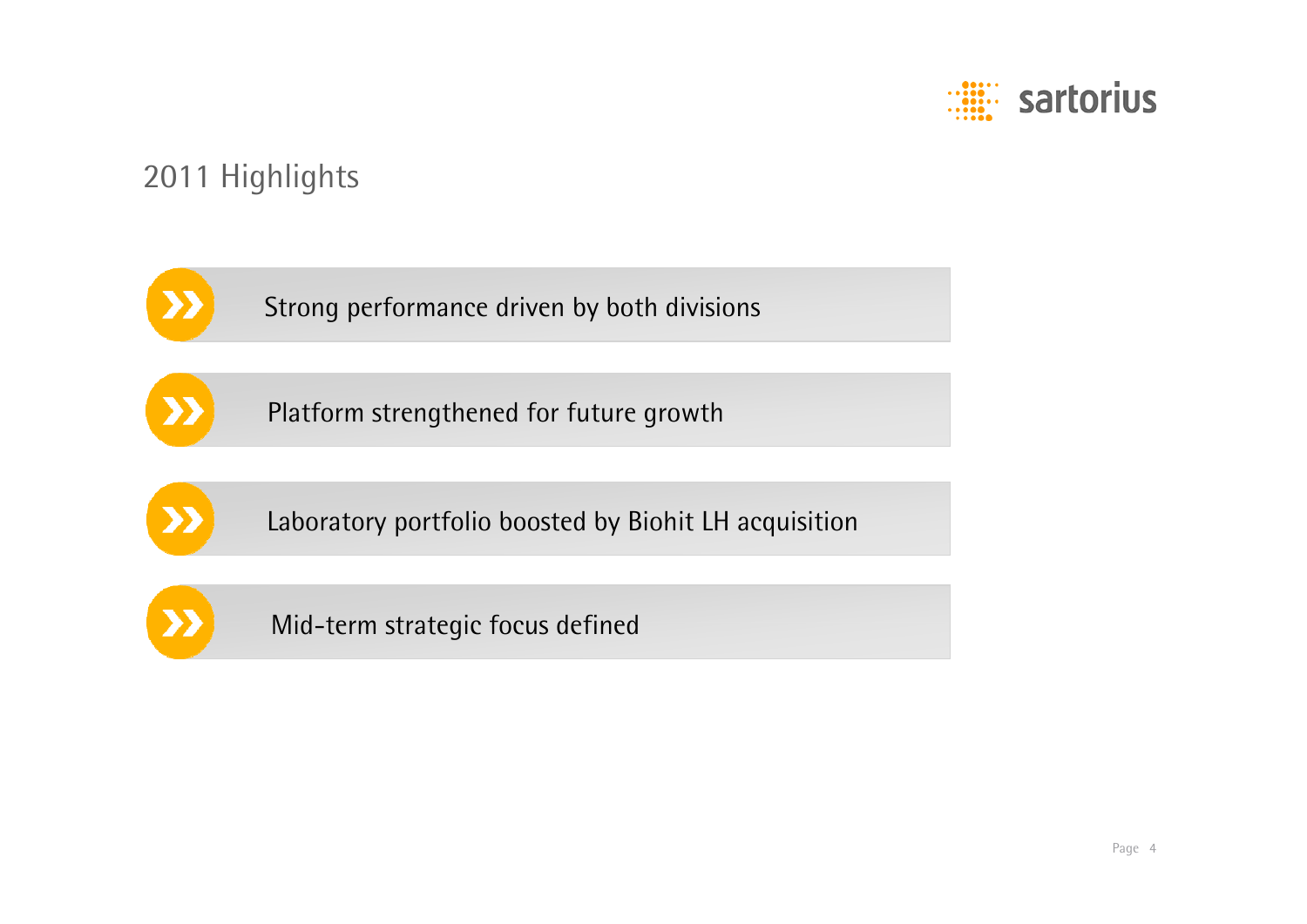

#### Strong Growth in Sales Revenue and Earnings

| Sartorius Group<br>in millions of $\epsilon$<br>(unless otherwise specified) | FY 2010 | FY 2011  | Change in $\%$ | Change in $%$<br>constant currencies |
|------------------------------------------------------------------------------|---------|----------|----------------|--------------------------------------|
| Order intake                                                                 | 681.1   | 749.5    | 10.0           | 11.0                                 |
| Sales revenue                                                                | 659.3   | 733.1    | 11.2           | 12.2                                 |
| Underlying <sup>1)</sup> EBITA                                               | 85.5    | 112.2    | 31.2           |                                      |
| Underlying <sup>1)</sup> EBITA Margin                                        | 13.0%   | $15.3\%$ | $+230bps$      |                                      |
| Underlying <sup>1)2)</sup> EPS in $\epsilon$                                 | 2.29    | 3.02     | 32.2           |                                      |
| Operating cash flow                                                          | 96.0    | 77.1     | $-19.7$        |                                      |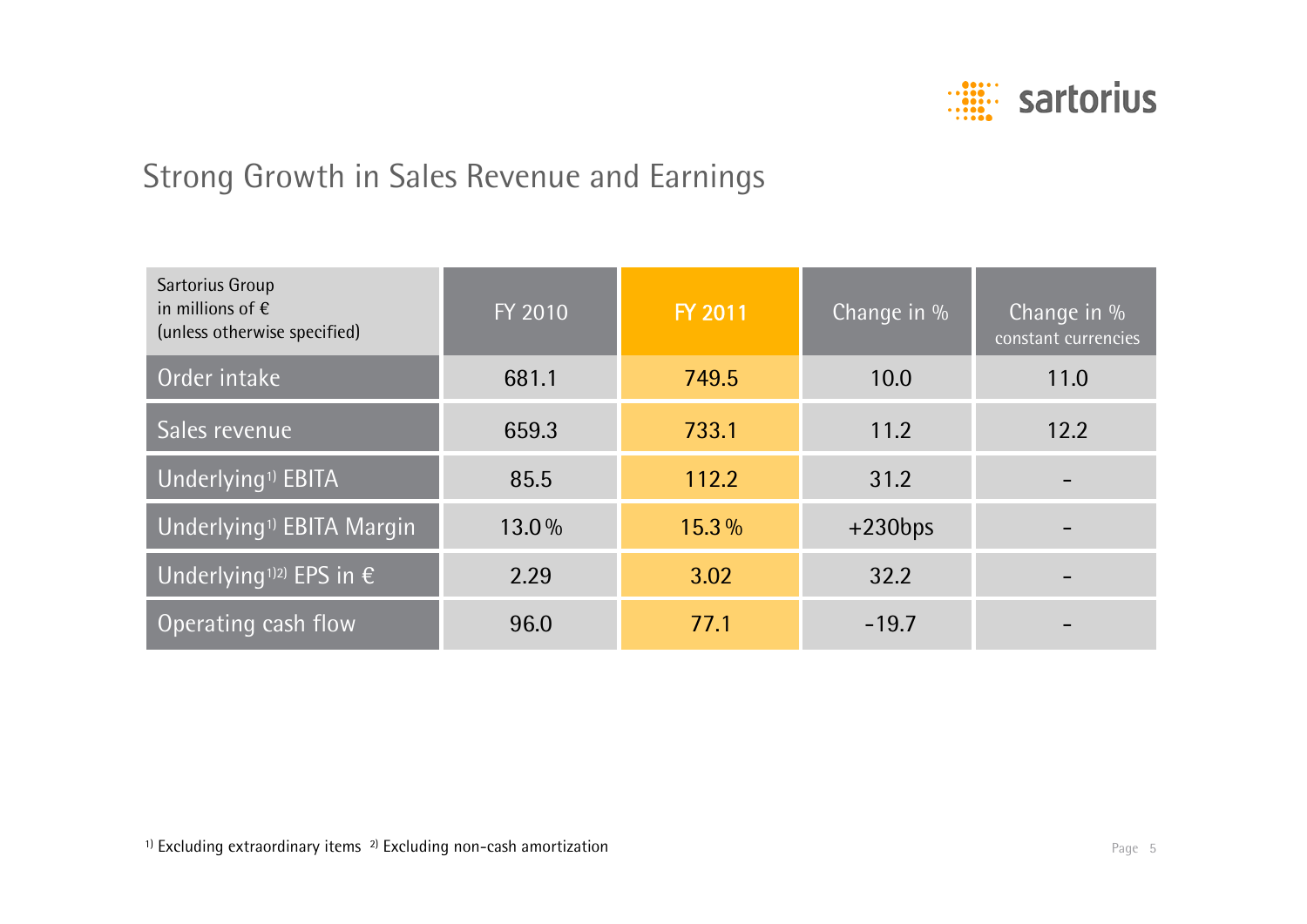

#### Dynamic Expansion in Asia



- ■Sales growth in North America mostly driven by the Biotechnology Division
- ■Excellent growth of European business supported by both divisions; no impact from debt crisis so far
- Asian region's share of sales increased to ~23% (FY 2010: 21%)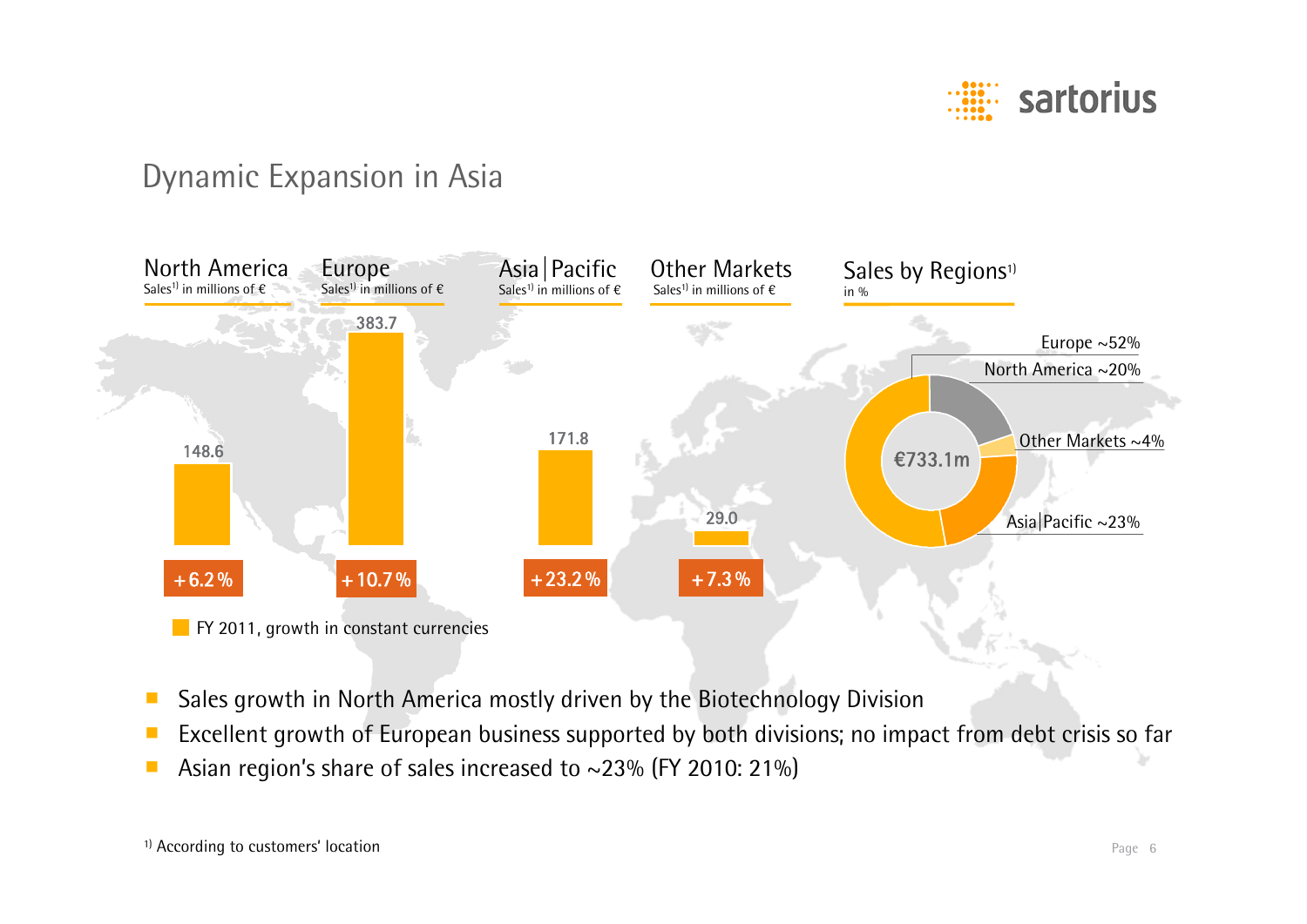

#### Biotechnology Division: Profitable Growth Continues

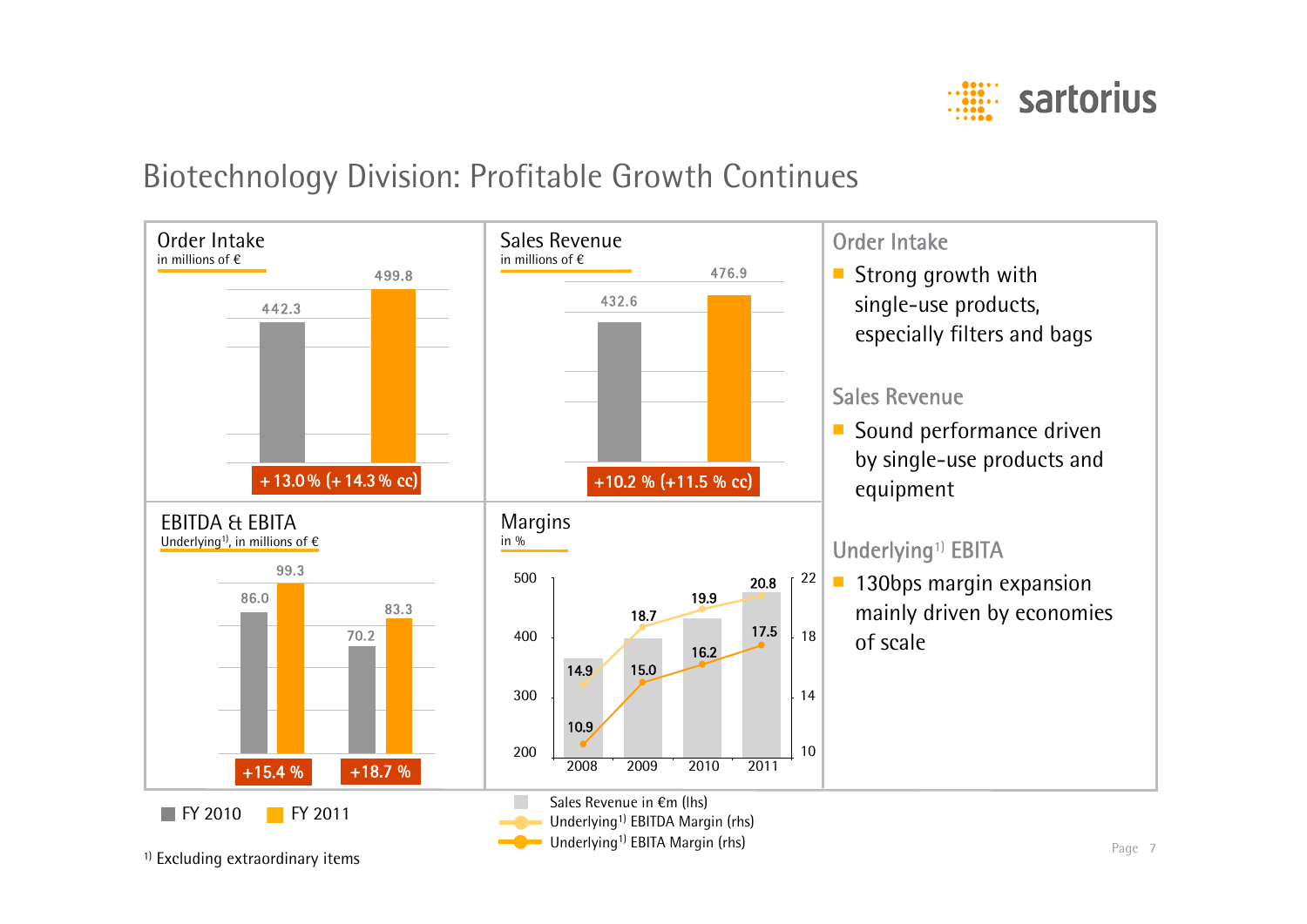

#### Mechatronics Division: Substantial Margin Expansion



<sup>1)</sup> Excluding extraordinary items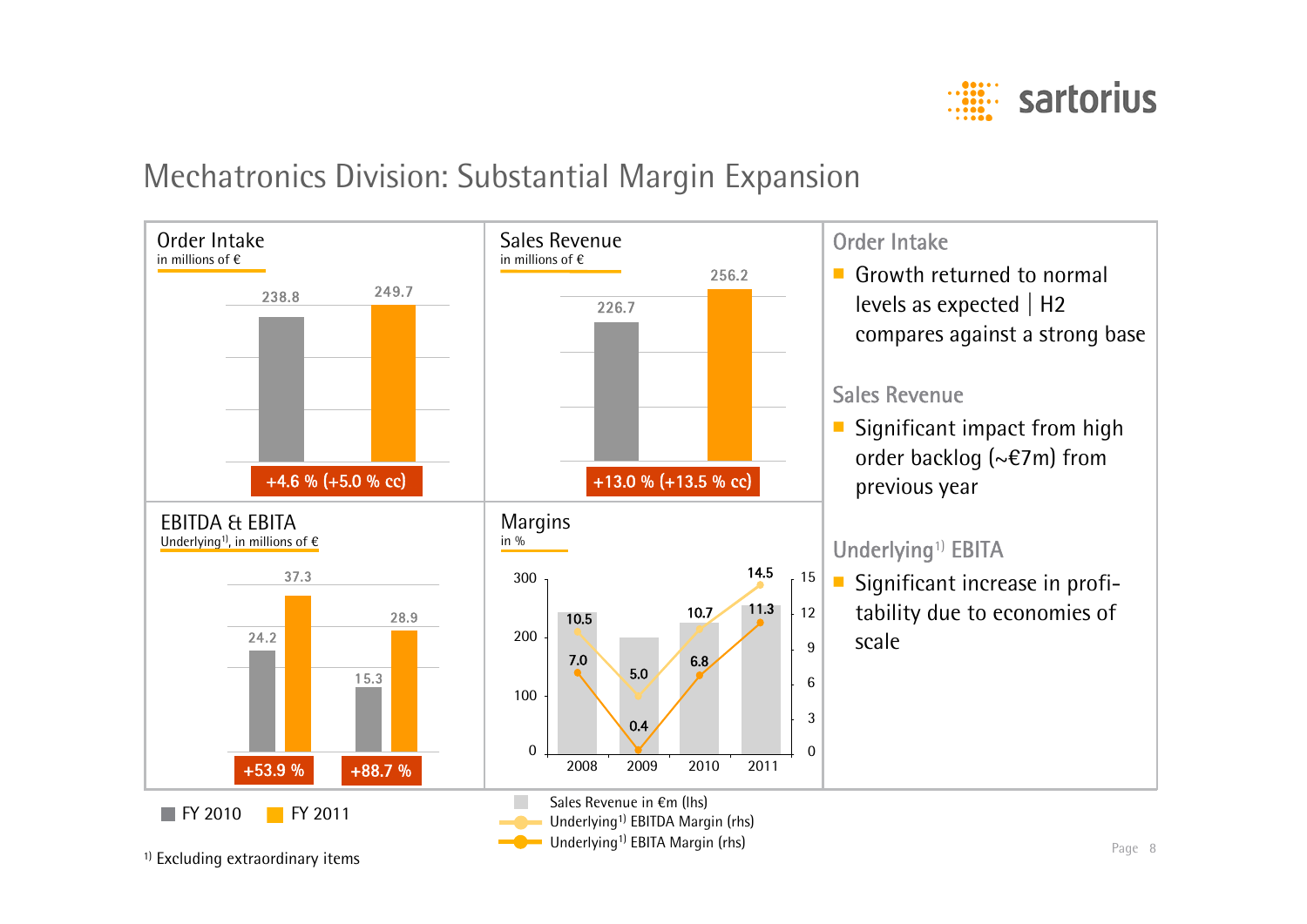

#### Strong Top Line Translates to Substantial Bottom-Line Growth

| Sartorius Group<br>in millions of $\epsilon$<br>(unless otherwise specified) | FY 2010 | FY 2011  | Change in % |
|------------------------------------------------------------------------------|---------|----------|-------------|
| Underlying <sup>1)</sup> EBITDA                                              | 110.2   | 136.6    | 23.9        |
| Underlying <sup>1)</sup> EBITA                                               | 85.5    | 112.2    | 31.2        |
| Extraordinary items                                                          | $-6.3$  | $-11.3$  | 79.8        |
| <b>EBITA</b>                                                                 | 79.2    | 100.9    | 27.4        |
| <b>Financial result</b>                                                      | $-9.4$  | $-14.1$  | 50.7        |
| Earnings before tax                                                          | 62.7    | 79.0     | 26.0        |
| Net profit after minorities                                                  | 31.0    | 41.6     | 34.0        |
| EPS $(\epsilon)$                                                             | 1.82    | 2.44     | 34.0        |
| Underlying <sup>1)2)</sup> net profit<br>after minorities                    | 39.0    | 51.5     | 32.2        |
| Underlying <sup>1)2)</sup> EPS $(\epsilon)$                                  | 2.29    | 3.02     | 32.2        |
|                                                                              |         |          |             |
| Operating cash flow                                                          | 96.0    | 77.1     | $-19.7$     |
| Investing cash flow                                                          | $-22.6$ | $-122.7$ | N/A         |

- Extraordinary items mainly relate to the optimization of sites, acquisitions (Biohit LH) and other corp. projects
- Financial result impacted by devaluation of hedging instruments
- Operating cash flow impacted by NWC expansion
- Investments mainly relate to the Biohit LH acquisition and expansion of production capacity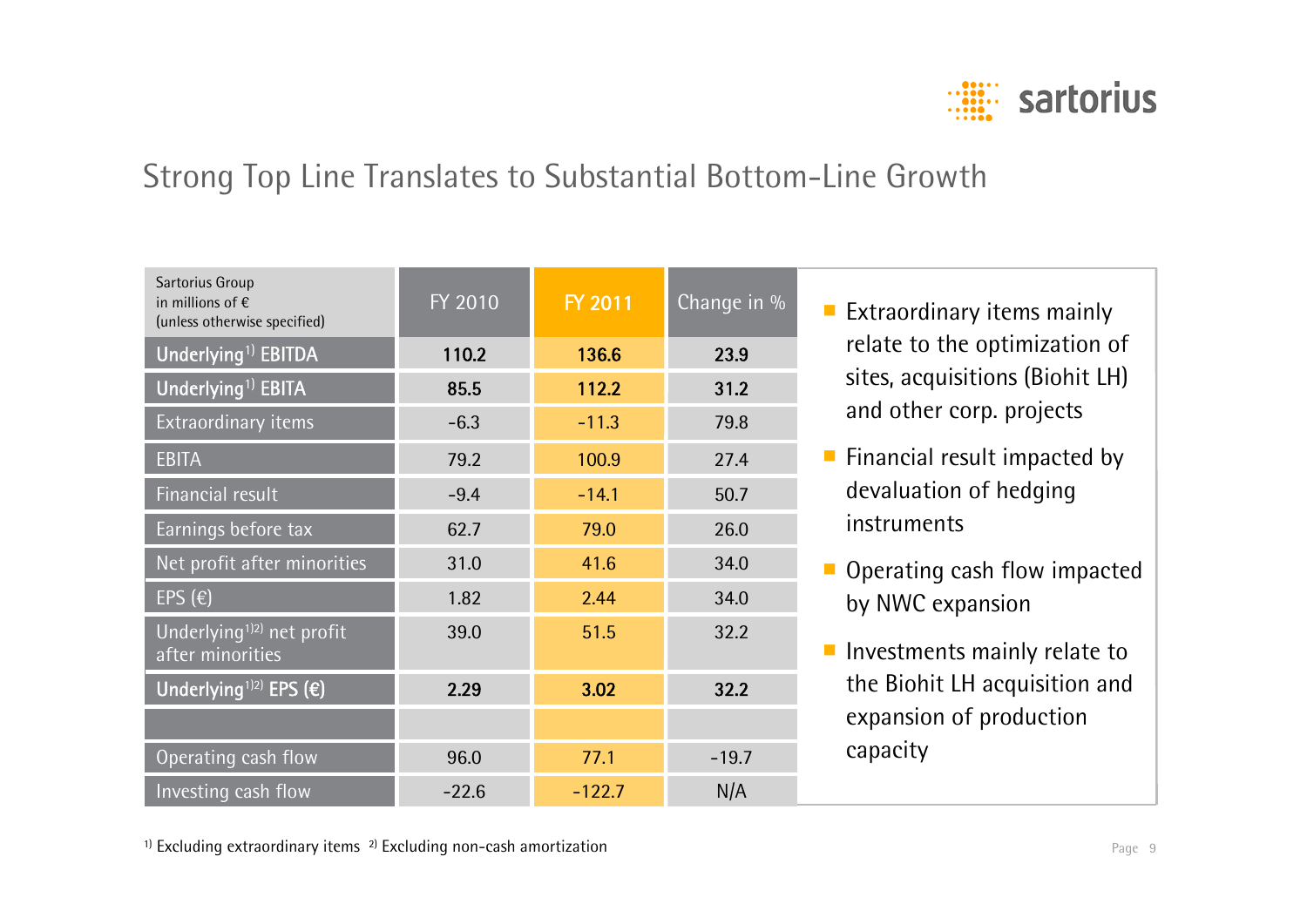

### All Key Financial Indicators at Robust Level

#### Key Financial Indicators

| Sartorius Group                             | Dec. 31,<br>2010 | Dec. 31,<br>2011 |
|---------------------------------------------|------------------|------------------|
| Equity ratio in %                           | 40.5             | 38.2             |
| Net debt in millions of $\epsilon$          | 196.9            | 266.8            |
| Gearing                                     | 0.6              | 0.7              |
| Net debt to underlying <sup>1)</sup> EBITDA | 1.8              | 2.0              |
| Interest Coverage <sup>1)</sup>             | 15.4             | 13.9             |

#### Net Debt to EBITDA1)

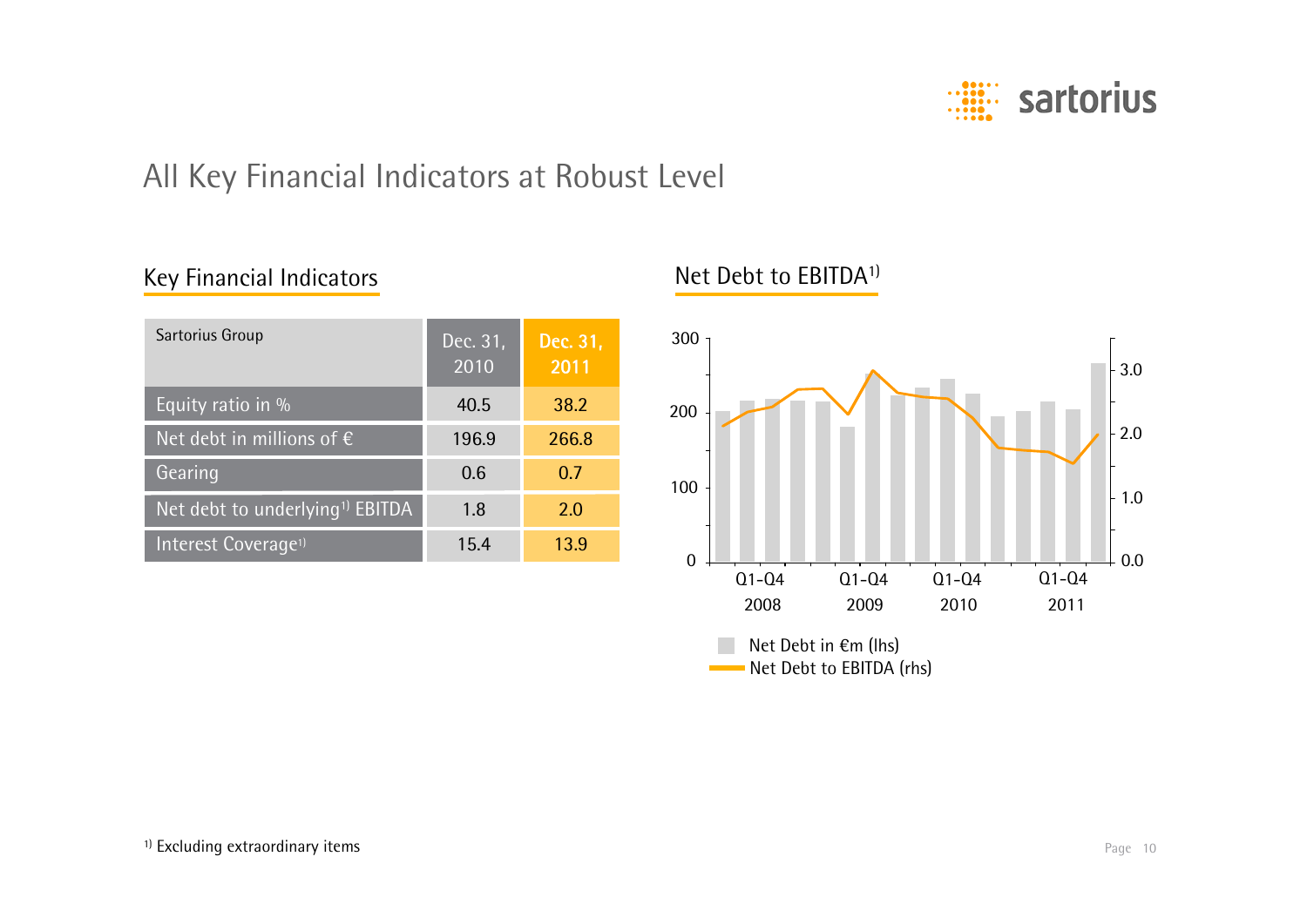

# Agenda

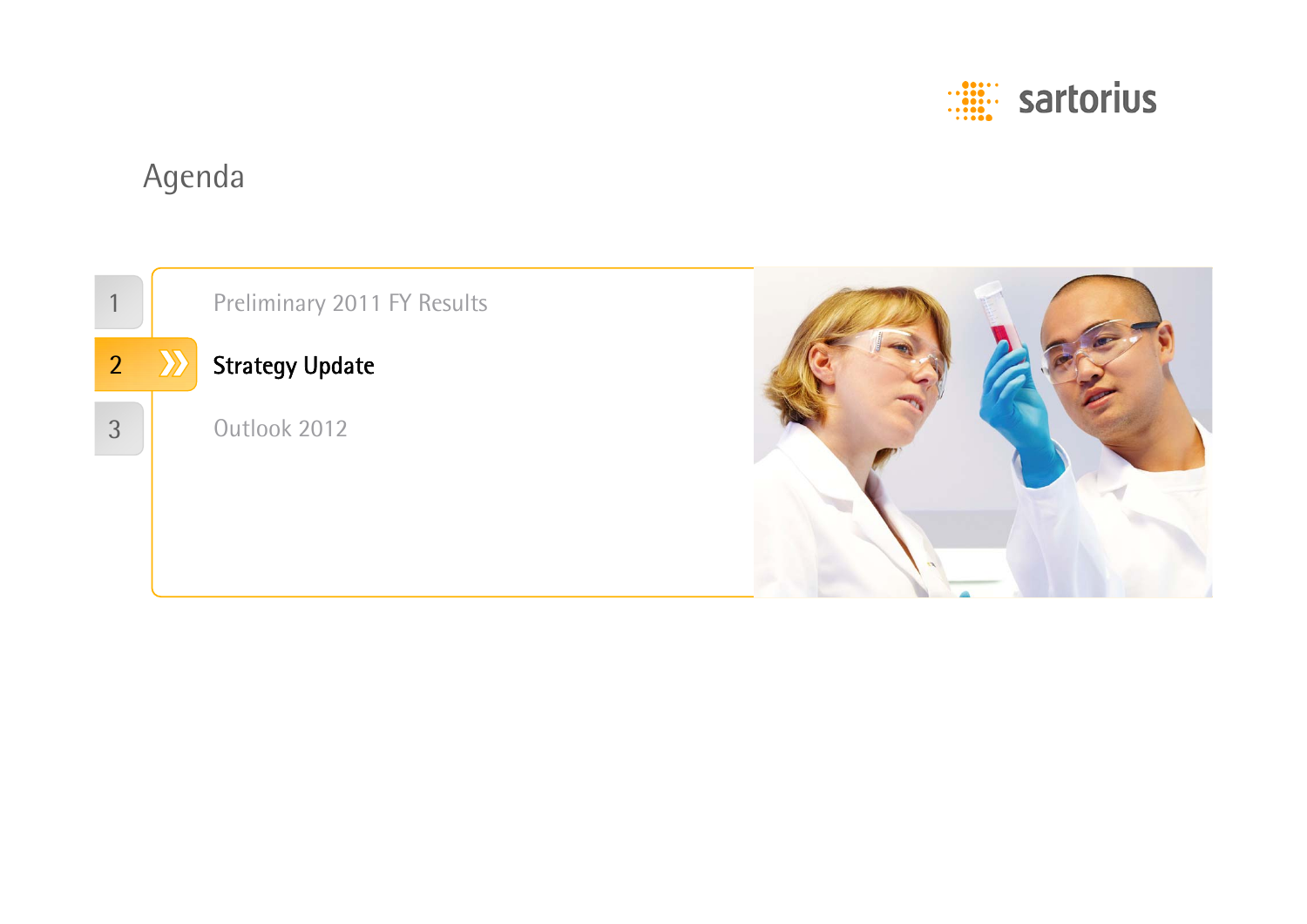

#### Strategy Review and New Divisional Setup



Schematic diagram

- ■Bioprocess – Total Solution Provider strategy confirmed; enhanced global execution targeted
- ■Laboratory – Strategic focus on laboratory instrumentation
- ■Industrial Weighing - Strategic options under consideration; including divestment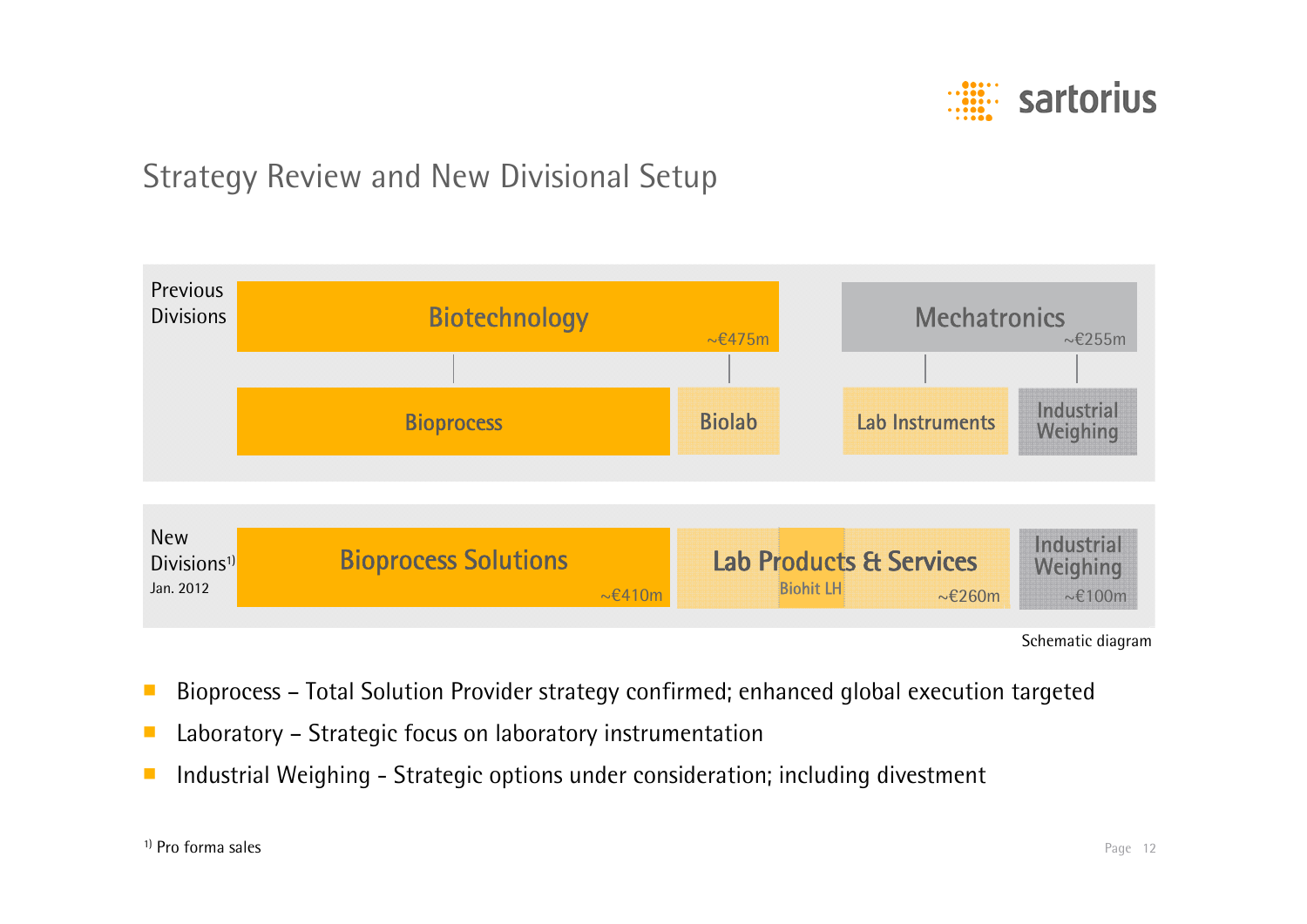

#### Business Positioning and Market Attractiveness

| <b>Division</b>                          | <b>Bioprocess Solutions</b>                                                                                | Lab Products & Services                                                                                                     | Industrial Weighing                                                                |  |
|------------------------------------------|------------------------------------------------------------------------------------------------------------|-----------------------------------------------------------------------------------------------------------------------------|------------------------------------------------------------------------------------|--|
| Sales Revenue 2011 <sup>1</sup>          | $\sim$ €410m                                                                                               | $\sim \epsilon$ 260m                                                                                                        | $\sim \epsilon$ 100m                                                               |  |
| Underlying <sup>2)</sup> EBITA           | Higher than average <sup>3)</sup>                                                                          | Slightly below average <sup>3)</sup>                                                                                        | Below average <sup>3)</sup>                                                        |  |
| <b>Market Growth</b>                     | $++$                                                                                                       | $-\frac{1}{2}m$                                                                                                             | ÷                                                                                  |  |
| <b>Entry Barriers</b>                    | <b>High</b>                                                                                                | Medium                                                                                                                      | Medium                                                                             |  |
| <b>Key Customer</b><br><b>Industries</b> | <b>Biopharma</b>                                                                                           | Pharma, Chemical<br>Food & Beverage, Academia                                                                               | Food & Beverage, Chemical<br>Basic resources                                       |  |
| <b>Competitive Position</b>              | <b>Strong</b>                                                                                              | Strong   Medium                                                                                                             | Medium                                                                             |  |
| <b>Strengths</b>                         | Large product portfolio<br>Solution provider<br>Leader in single-use techn.<br>High-level service offering | Strong brand and<br>excellent reputation<br>Leading in selected product categories<br>Global sales & service infrastructure | Competitive technology<br>and products<br>Solid market share in<br>certain regions |  |
|                                          |                                                                                                            |                                                                                                                             |                                                                                    |  |

<sup>1)</sup> Pro forma including Biohit LH<sup>2)</sup> Excluding extraordinary items<sup>3)</sup> Relative to Group underlying EBITA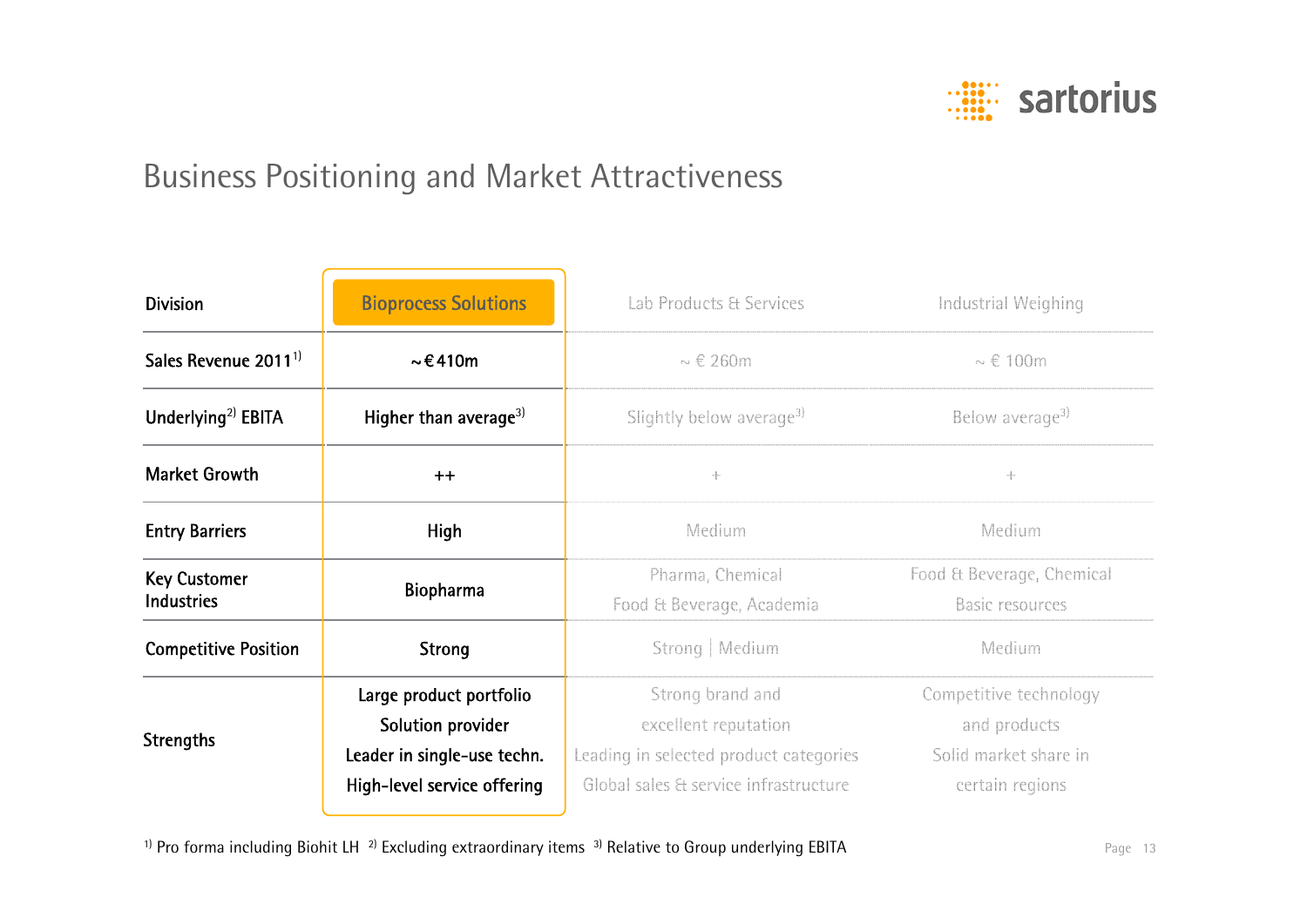

#### Bioprocess Solutions – Strategy Confirmed; Focus on Global Execution

| <b>Market Focus</b>  | Customer-centric business model; focus on high-growth,<br>high-margin biopharma industry                                                          |
|----------------------|---------------------------------------------------------------------------------------------------------------------------------------------------|
| <b>Product Focus</b> | Further additions targeted to expand already broad product portfolio.<br>with a focus on single-use<br>High-level service offering to be expanded |
| Geographic Focus     | Strategic focus on pharmerging markets, esp. China and India<br>Sales potential in the important U.S. market to be unlocked                       |



Key initiatives include the expansion of regional sales & service organizations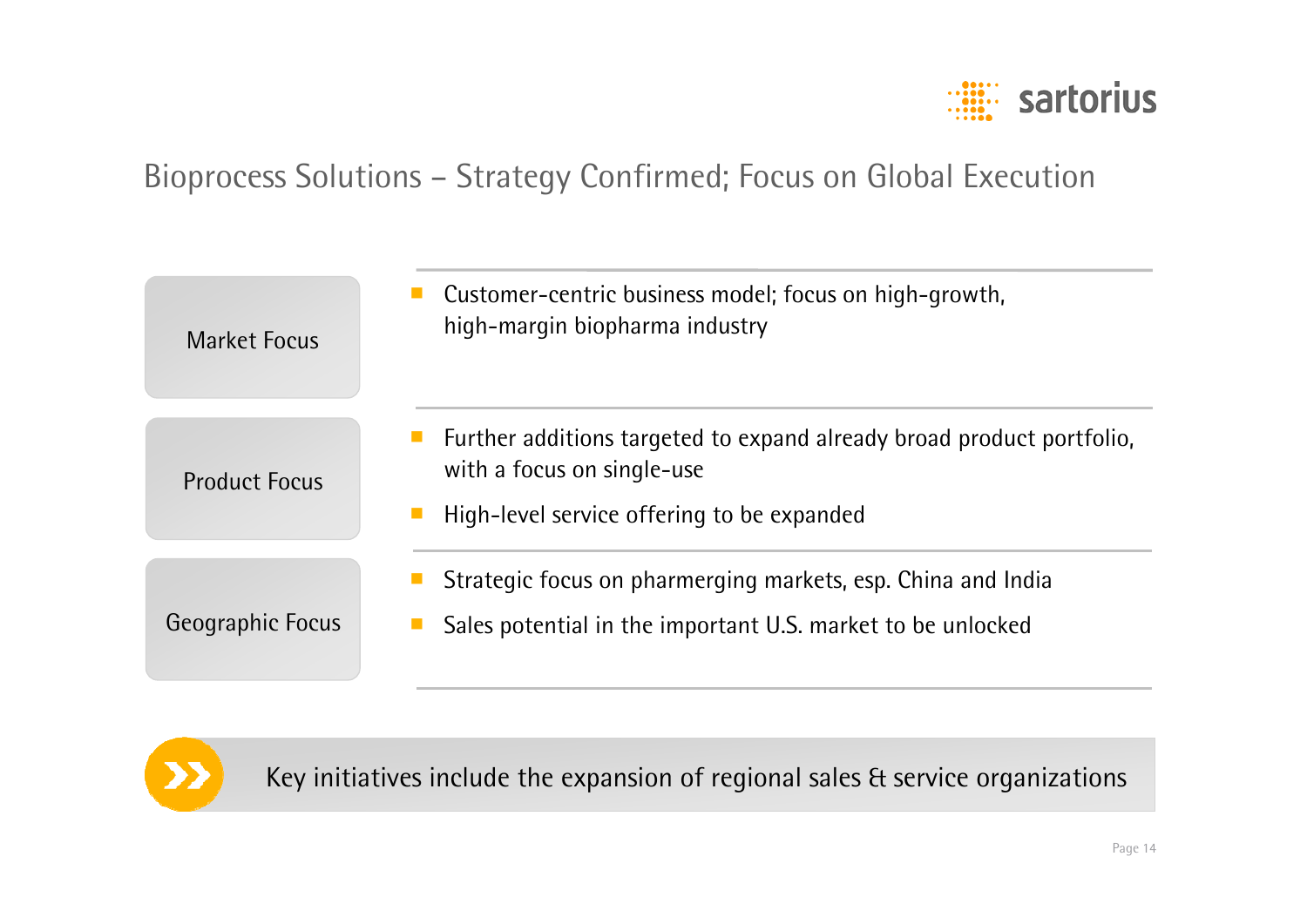

#### Business Positioning and Market Attractiveness

| <b>Division</b>                          | <b>Bioprocess Solutions</b>                                                                                | <b>Lab Products &amp; Services</b>                                                                                          | Industrial Weighing                                                                |
|------------------------------------------|------------------------------------------------------------------------------------------------------------|-----------------------------------------------------------------------------------------------------------------------------|------------------------------------------------------------------------------------|
| Sales Revenue 2011 <sup>1</sup>          | $\sim$ $\in$ 410m                                                                                          | $\sim$ € 260m                                                                                                               | $\sim \epsilon$ 100m                                                               |
| Underlying <sup>2)</sup> EBITA           | Higher than average <sup>3)</sup>                                                                          | Slightly below average <sup>3)</sup>                                                                                        | Below average <sup>3)</sup>                                                        |
| <b>Market Growth</b>                     | $-\frac{1}{2} \alpha - \frac{1}{2} \alpha$                                                                 | $\ddot{}$                                                                                                                   | $-\frac{5}{2} -$                                                                   |
| <b>Entry Barriers</b>                    | <b>High</b>                                                                                                | <b>Medium</b>                                                                                                               | Medium                                                                             |
| <b>Key Customer</b><br><b>Industries</b> | Biopharma                                                                                                  | Pharma, Chemical<br>Food & Beverage, Academia                                                                               | Food & Beverage, Chemical<br><b>Basic resources</b>                                |
| <b>Competitive Position</b>              | Strong                                                                                                     | Strong   Medium                                                                                                             | Medium                                                                             |
| <b>Strengths</b>                         | Large product portfolio<br>Solution provider<br>Leader in single-use techn.<br>High-level service offering | Strong brand and<br>excellent reputation<br>Leading in selected product categories<br>Global sales & service infrastructure | Competitive technology<br>and products<br>Solid market share in<br>certain regions |

<sup>1)</sup> Pro forma including Biohit LH<sup>2)</sup> Excluding extraordinary items<sup>3)</sup> Relative to Group underlying EBITA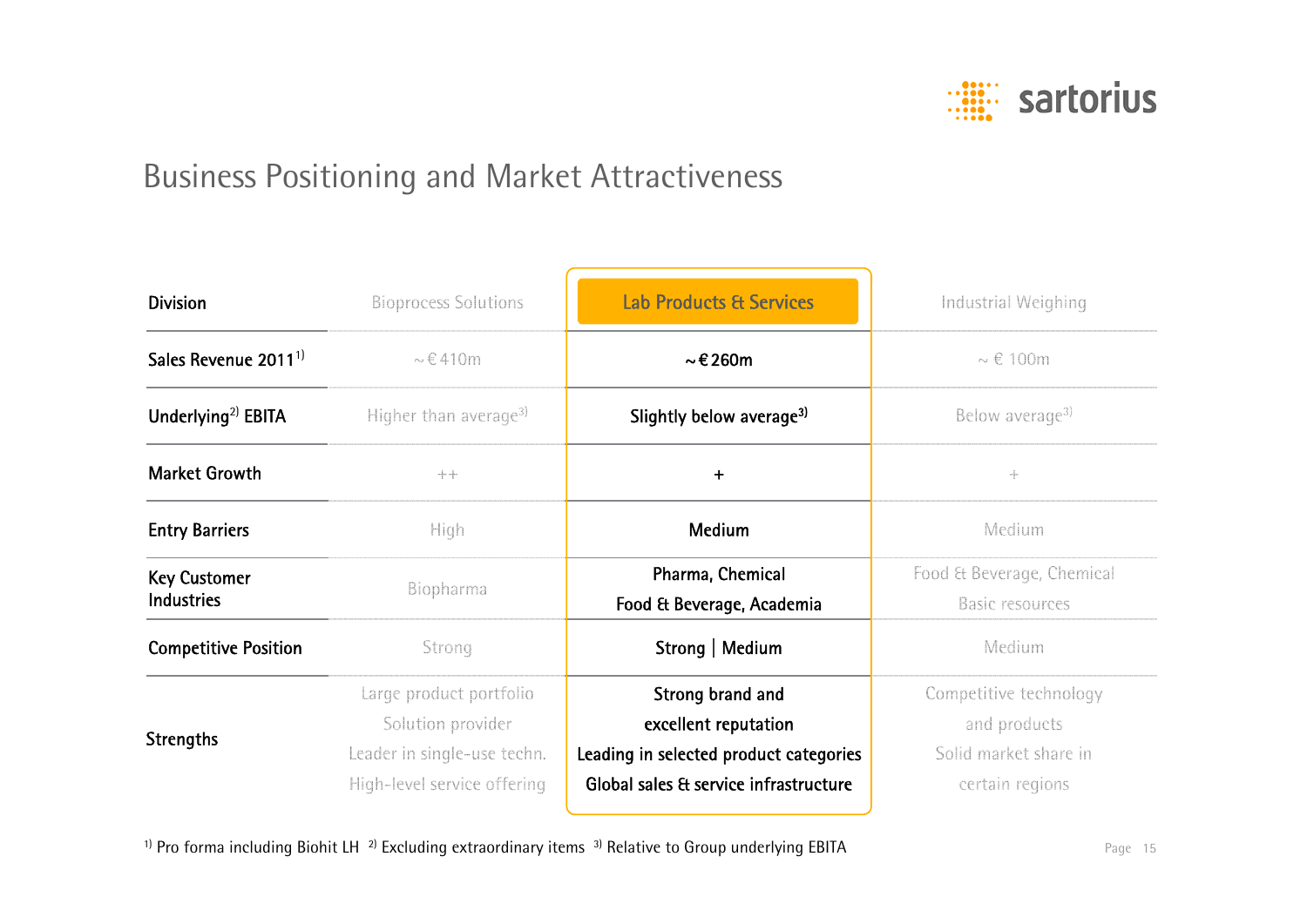

#### Lab Products & Services – Organic and External Growth on our Agenda

| <b>Market Focus</b>  | Benchtop lab instruments defined as new core<br>Leverage strong brand & reputation<br>Intensify direct selling                                                                     |
|----------------------|------------------------------------------------------------------------------------------------------------------------------------------------------------------------------------|
| <b>Product Focus</b> | Further develop business organically with balances, pipette and lab water<br>Expand portfolio by complementary lab instruments<br>Strong service capabilities key part of strategy |
| Geographic Focus     | Strategic focus on fast growing Asian markets, esp. China and India<br>Accelerate growth in important U.S. market                                                                  |



Strategy supported by investments in sales and service organization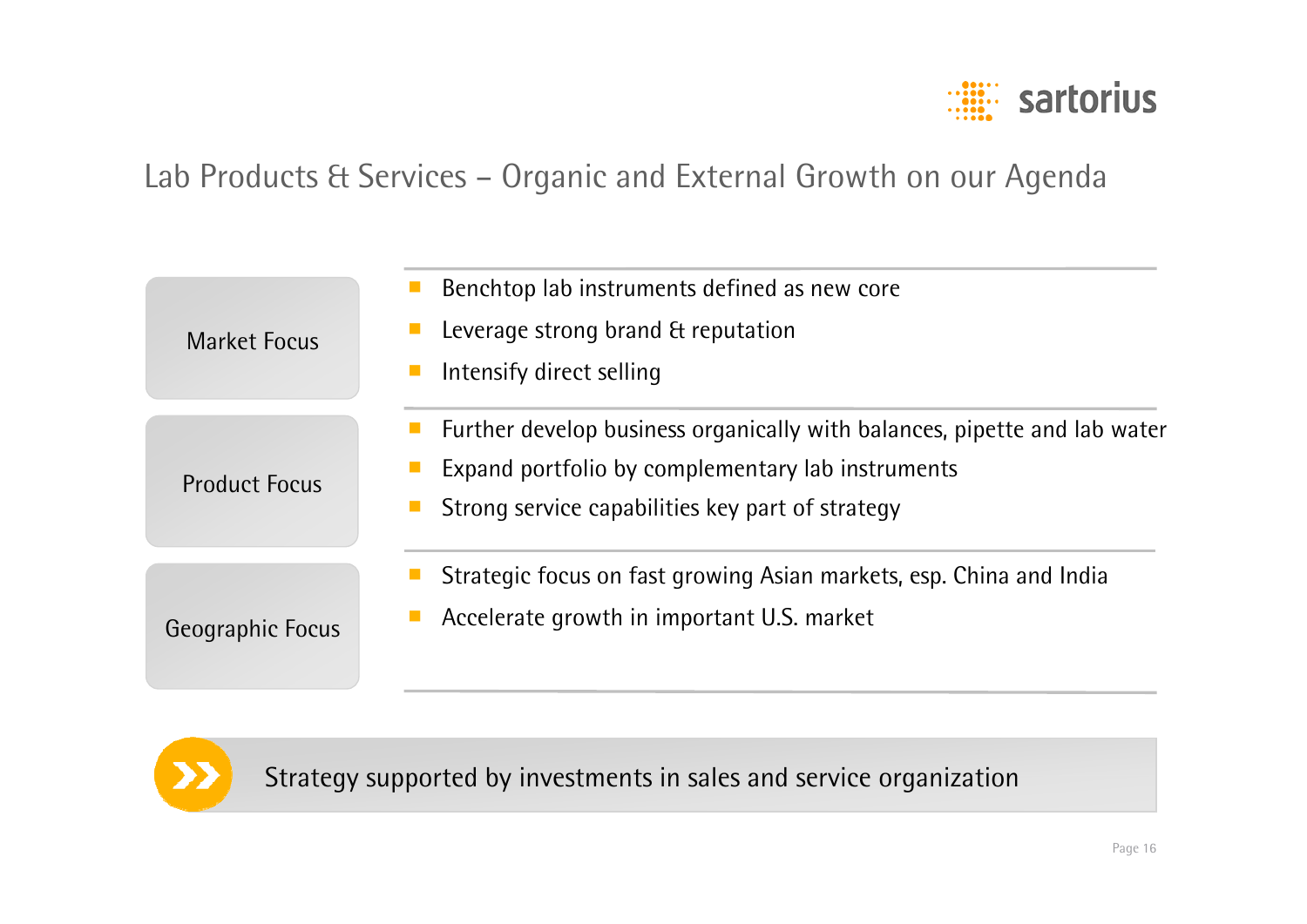

#### Lab Products & Service – Targeting a >\$3bn Market



#### Global Laboratory Products Market<sup>1)</sup> Targeted Instruments & Consumables Market<sup>2)</sup>



 $1)$  Frost & Sullivan, 2010 Annual Forecast and Analyses of the Global Market for Laboratory Products  $2)$  Sartorius estimates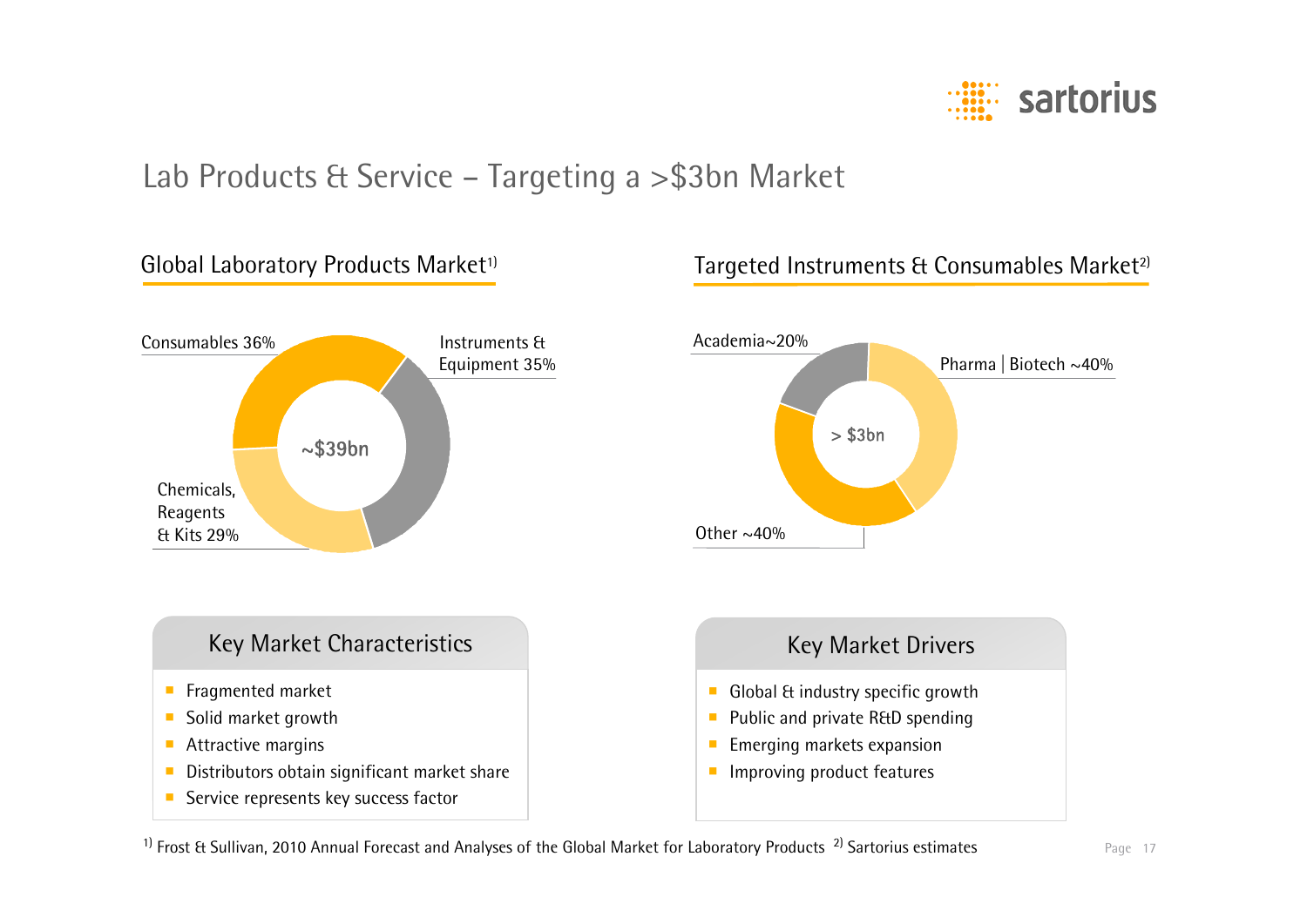

#### Business Positioning and Market Attractiveness

| <b>Division</b>                          | <b>Bioprocess Solutions</b>                                                                                | Lab Products & Services                                                                                                     | <b>Industrial Weighing</b>                                                         |
|------------------------------------------|------------------------------------------------------------------------------------------------------------|-----------------------------------------------------------------------------------------------------------------------------|------------------------------------------------------------------------------------|
| Sales Revenue 2011 <sup>1</sup>          | $\sim \epsilon$ 410m                                                                                       | $\sim \epsilon 260$ m                                                                                                       | $\sim \epsilon$ 100m                                                               |
| Underlying <sup>2)</sup> EBITA           | Higher than average <sup>3)</sup>                                                                          | Slightly below average <sup>3)</sup>                                                                                        | Below average <sup>3)</sup>                                                        |
| <b>Market Growth</b>                     | $+ +$                                                                                                      | ÷                                                                                                                           | +                                                                                  |
| <b>Entry Barriers</b>                    | <b>High</b>                                                                                                | Medium                                                                                                                      | <b>Medium</b>                                                                      |
| <b>Key Customer</b><br><b>Industries</b> | Biopharma                                                                                                  | Pharma, Chemical<br>Food & Beverage, Academia                                                                               | Food & Beverage, Chemical<br><b>Basic resources</b>                                |
| <b>Competitive Position</b>              | Strong                                                                                                     | Strong   Medium                                                                                                             | Medium                                                                             |
| <b>Strengths</b>                         | Large product portfolio<br>Solution provider<br>Leader in single-use techn.<br>High-level service offering | Strong brand and<br>excellent reputation<br>Leading in selected product categories<br>Global sales & service infrastructure | Competitive technology<br>and products<br>Solid market share in<br>certain regions |

Strategic options under consideration; including divestment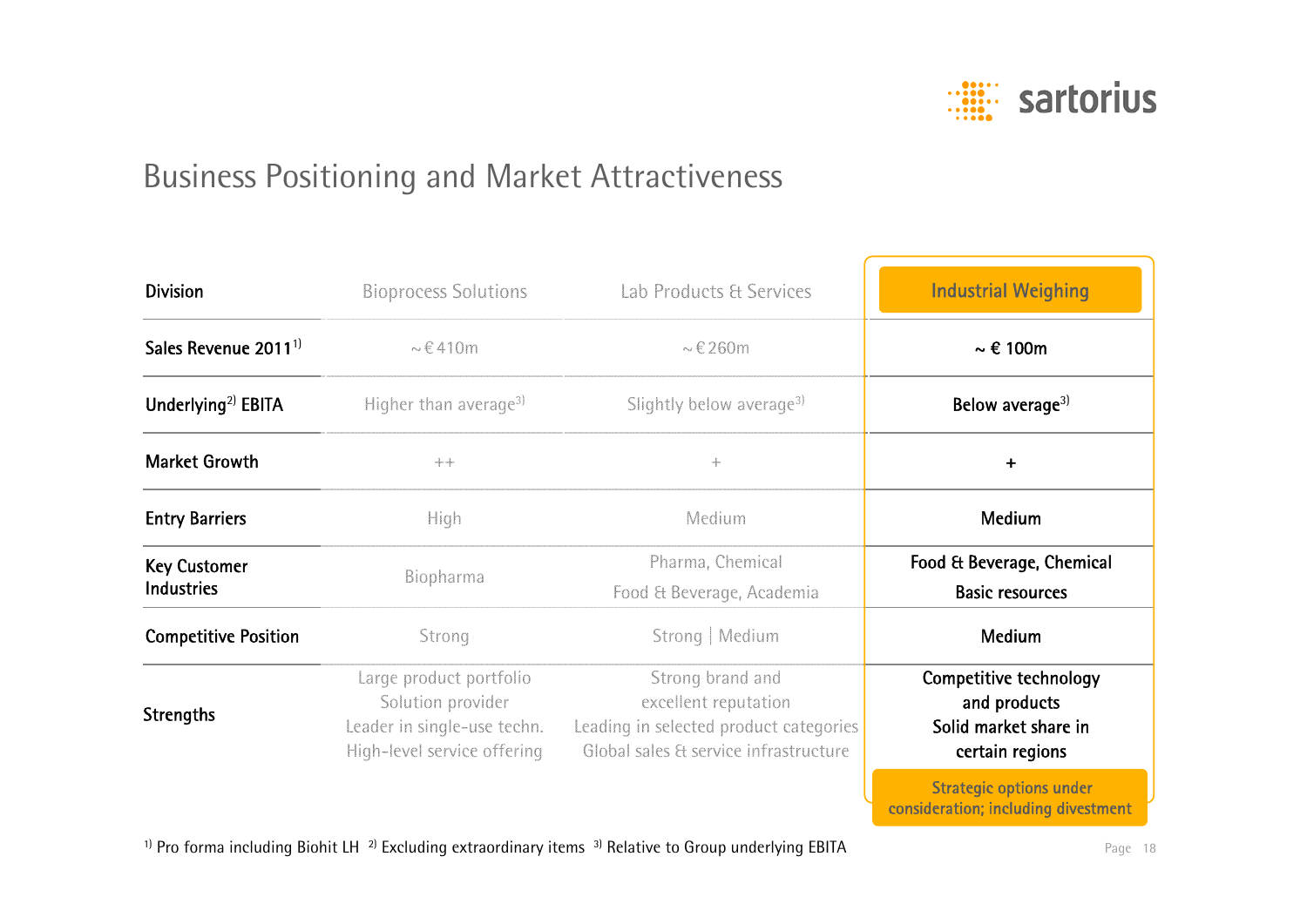

#### Strategy Update – Targets & Implications



New divisional structure implemented as of Jan. 1, 2012





Our target is to grow stronger than our relevant markets



Further margin improvements targeted over the medium term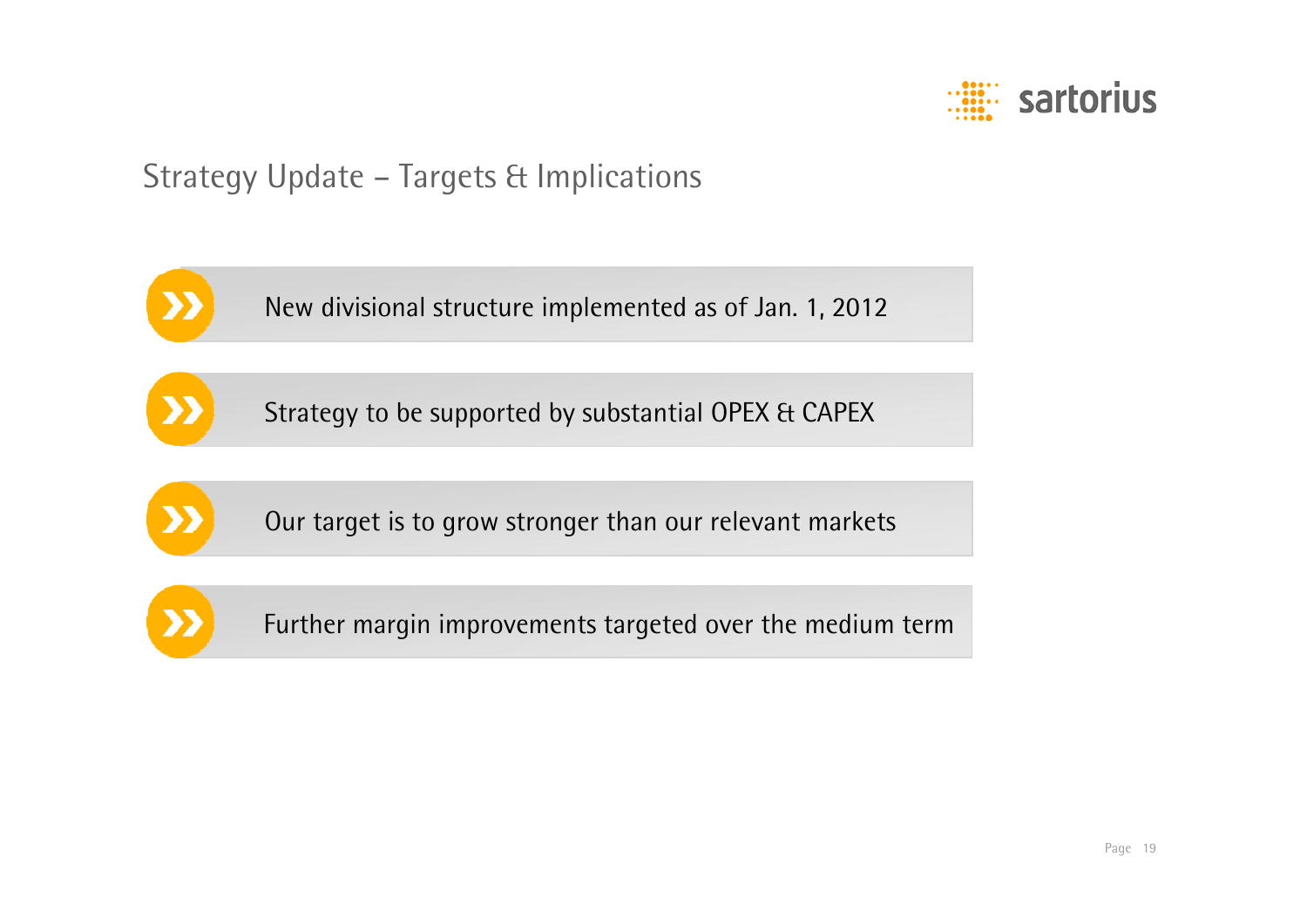

# Agenda

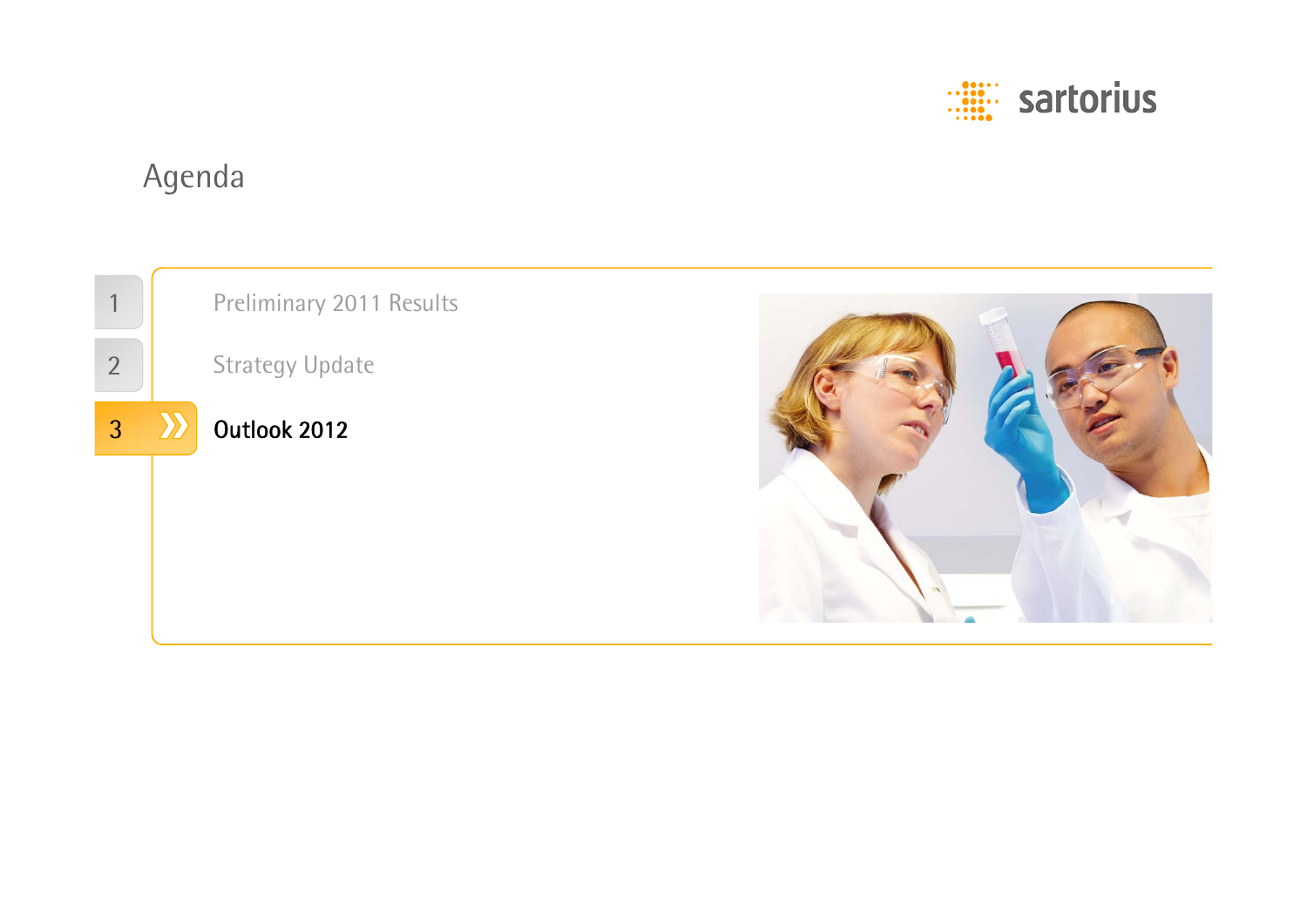

#### 2012 Financial Guidance

| in millions of $\epsilon$<br>(unless otherwise specified) | FY 2011 | <b>Change in %</b>        | Comment                                             |
|-----------------------------------------------------------|---------|---------------------------|-----------------------------------------------------|
| <b>Sales Revenue</b>                                      | 733.1   | $\sim 10\%$ <sup>1)</sup> | $\sim$ 5% organic growth<br>+5% Biohit LH inclusion |
| Underlying <sup>2)</sup> EBITA                            | 112.2   | $\sim 10\%$               |                                                     |

- Capex ratio expected to be around 8% including non-cash items of approx. 2% points
- Division guidance according to new structure to be provided in Q1 2012 reporting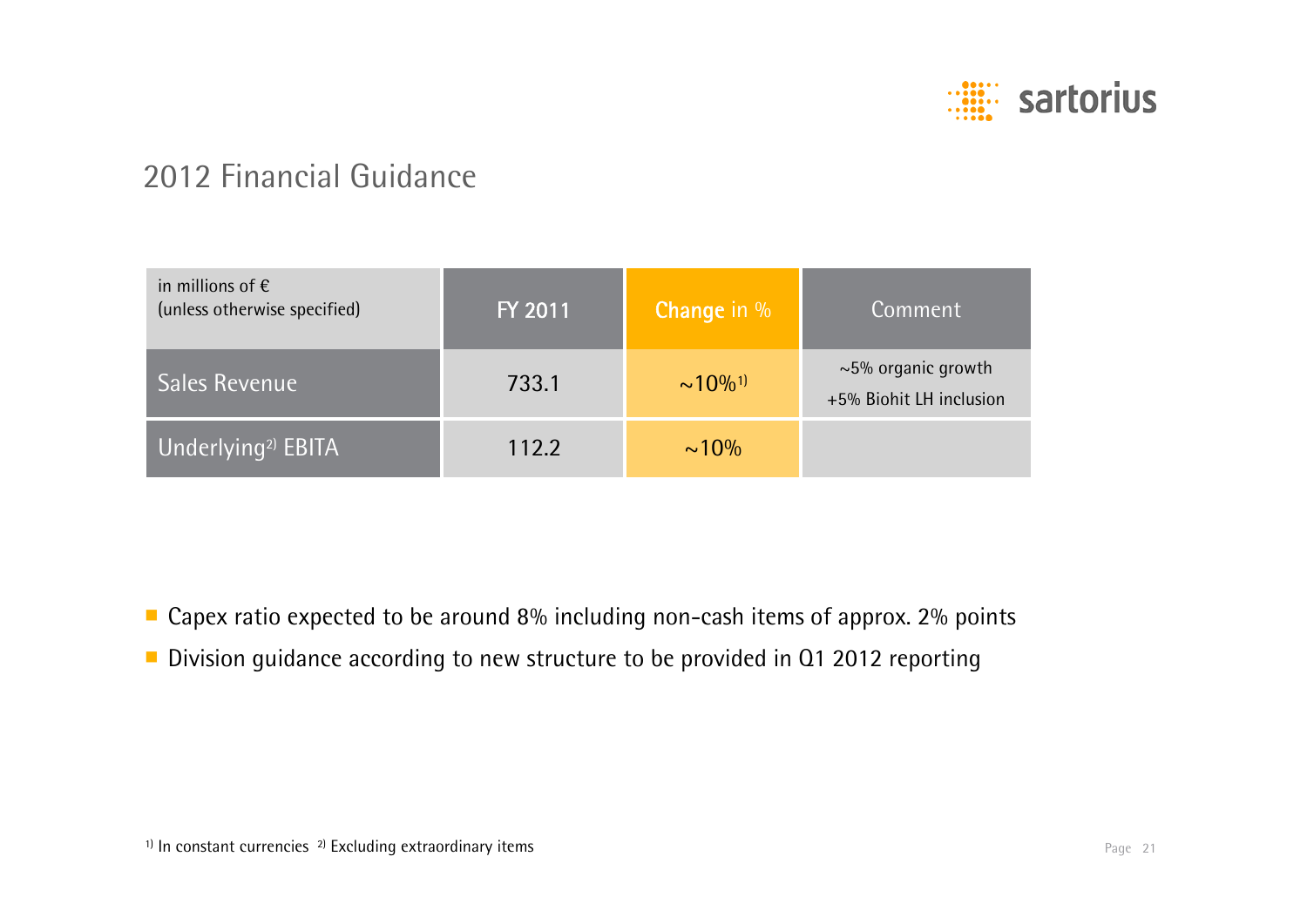



# FY 2011

Sartorius Stedim Biotech Group Preliminary Full-Year Results

Joachim Kreuzburg, CEO Goettingen, February 2, 2012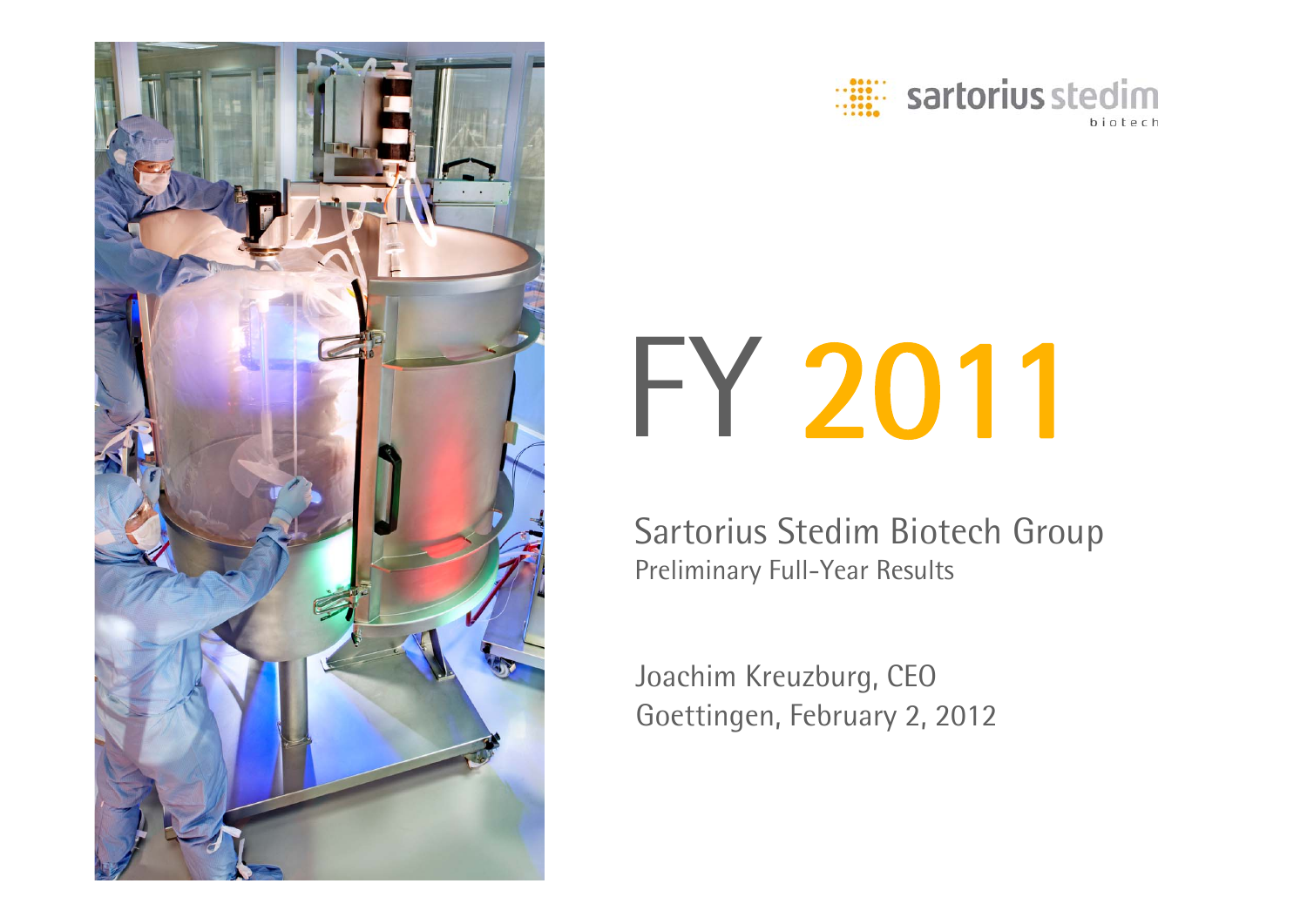

#### SSB Group's Performance in FY 2011



- ■Order Intake: Strong growth with single-use products, especially filters and bags
- ■Sales Revenue: Double-digit growth with single-use products and equipment
- ■Underlying EBITA: 130bps margin expansion mainly driven by economies of scale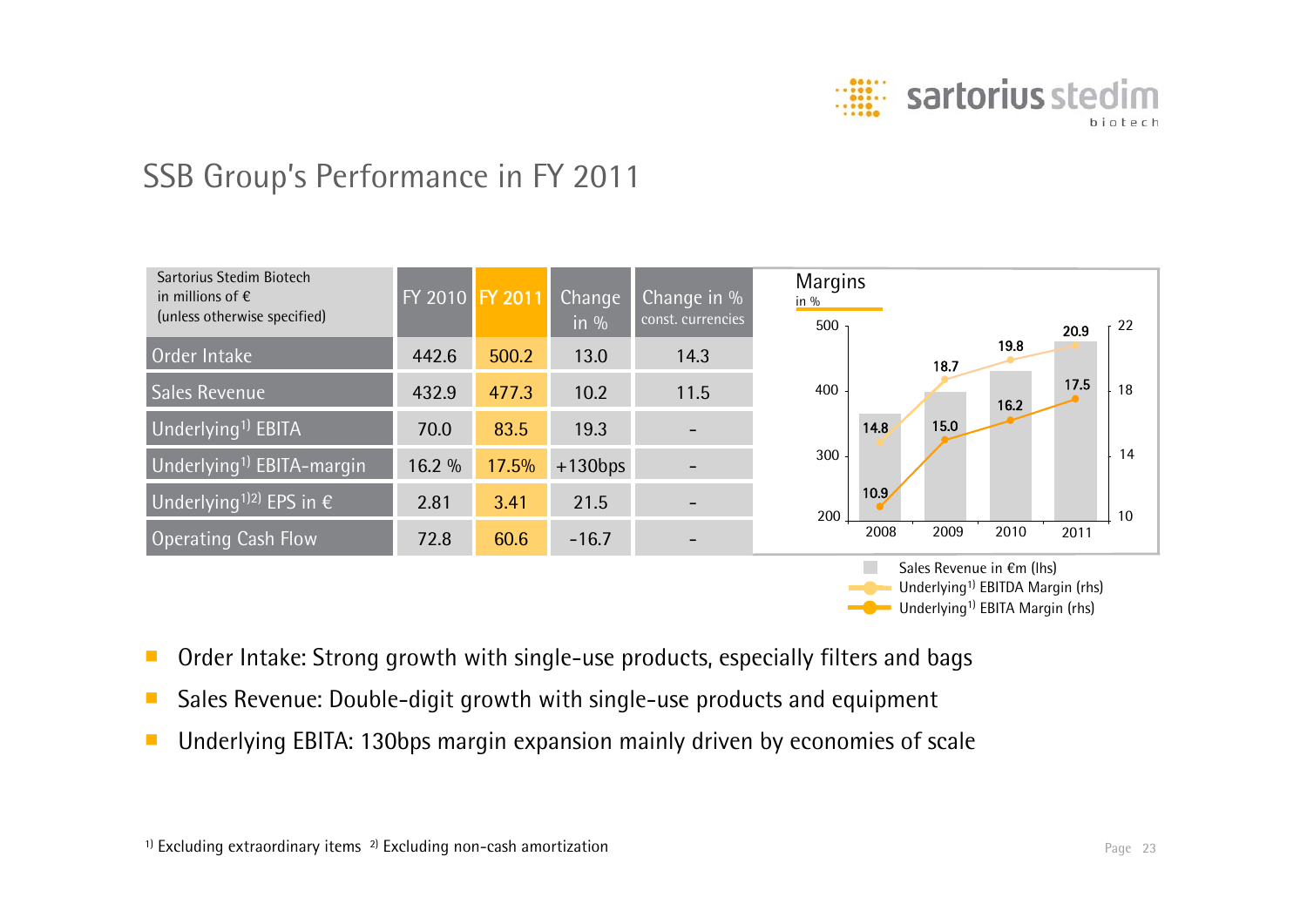

#### Highest Revenue Gains in Asia



- ■Sales growth in North America accelerated in the course of the year
- ■Robust growth of European business
- ■Sales share of Asian region increased to ~20% driven by single-use and equipment business
- ■No impact from debt crisis so far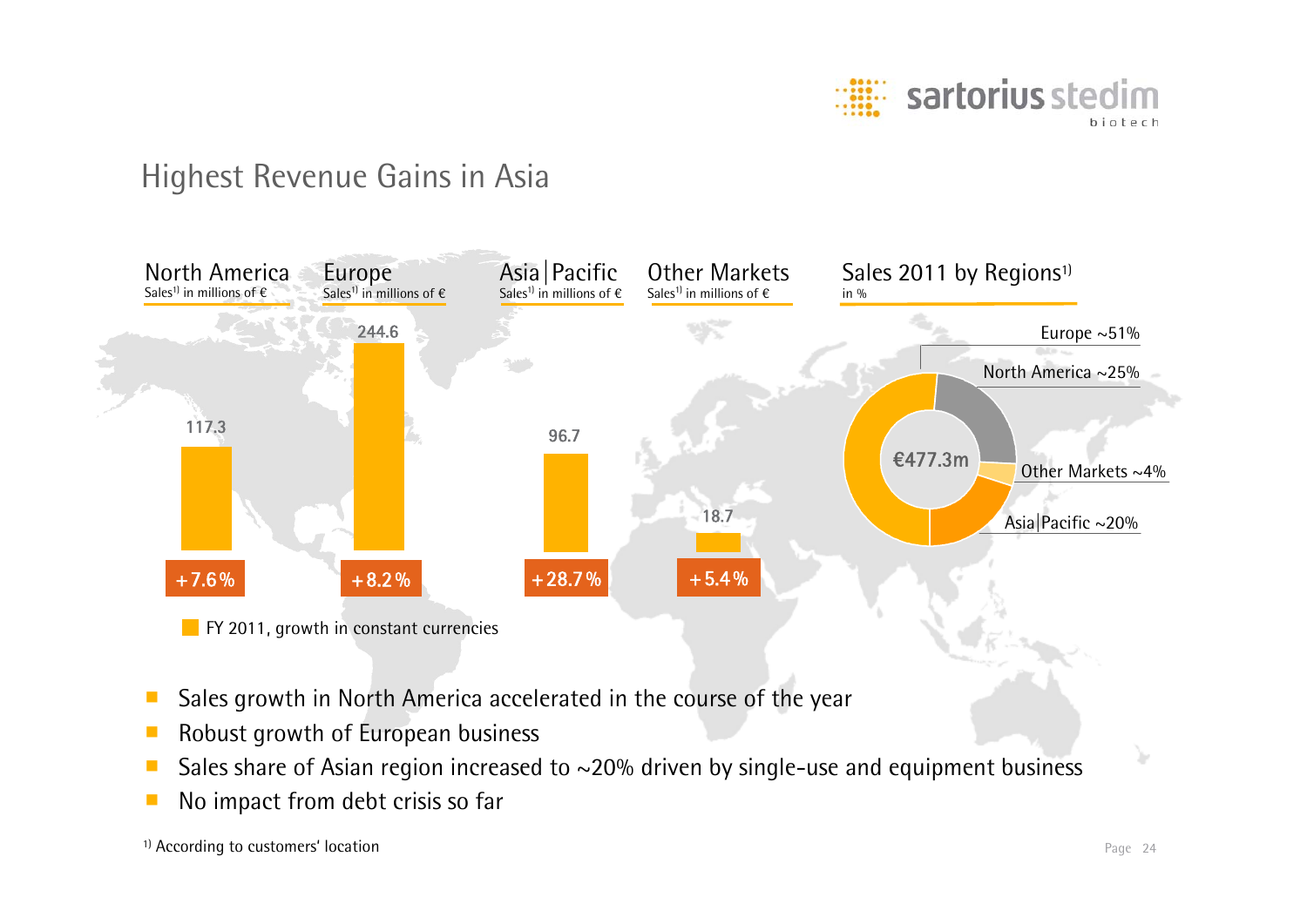

# Strong Increase in Underlying<sup>1)</sup> Earnings per Share

| Sartorius Stedim Biotech<br>in millions of $\epsilon$<br>(unless otherwise specified) | FY 2010 | FY 2011 | Change in % | <b>Extraordinary effects mainly</b><br>relate to US site reloaction |
|---------------------------------------------------------------------------------------|---------|---------|-------------|---------------------------------------------------------------------|
| Underlying <sup>1)</sup> EBITDA                                                       | 85.9    | 99.6    | 16.0        | and other corporate projects                                        |
| Underlying <sup>1)</sup> EBITA                                                        | 70.0    | 83.5    | 19.3        |                                                                     |
| Extraordinary items                                                                   | $-3.0$  | $-4.7$  | 56.0        | $\blacksquare$ Financial result impacted by                         |
| <b>EBITA</b>                                                                          | 67.0    | 78.9    | 17.7        | devaluation of hedging                                              |
| Financial result                                                                      | $-3.9$  | $-6.5$  | 66.2        | instruments                                                         |
| Earnings before tax                                                                   | 56.0    | 64.7    | 15.5        |                                                                     |
| Net profit after minorities                                                           | 38.5    | 43.1    | 11.8        | Operating Cash flow impacted                                        |
| EPS $(\epsilon)$                                                                      | 2.39    | 2.81    | 17.3        | by NWC expansion                                                    |
| Underlying <sup>1)2)</sup> net profit<br>after minorities                             | 45.2    | 52.3    | 15.7        |                                                                     |
| Underlying <sup>1)2)</sup> EPS $(\epsilon)$                                           | 2.81    | 3.41    | 21.5        |                                                                     |
|                                                                                       |         |         |             |                                                                     |
| Operating cash flow                                                                   | 72.8    | 60.6    | $-16.7$     |                                                                     |
| Investing cash flow                                                                   | $-15.3$ | $-41.8$ | 173.5       |                                                                     |

 $1)$  Excluding extraordinary items  $2)$  Excluding non-cash amortization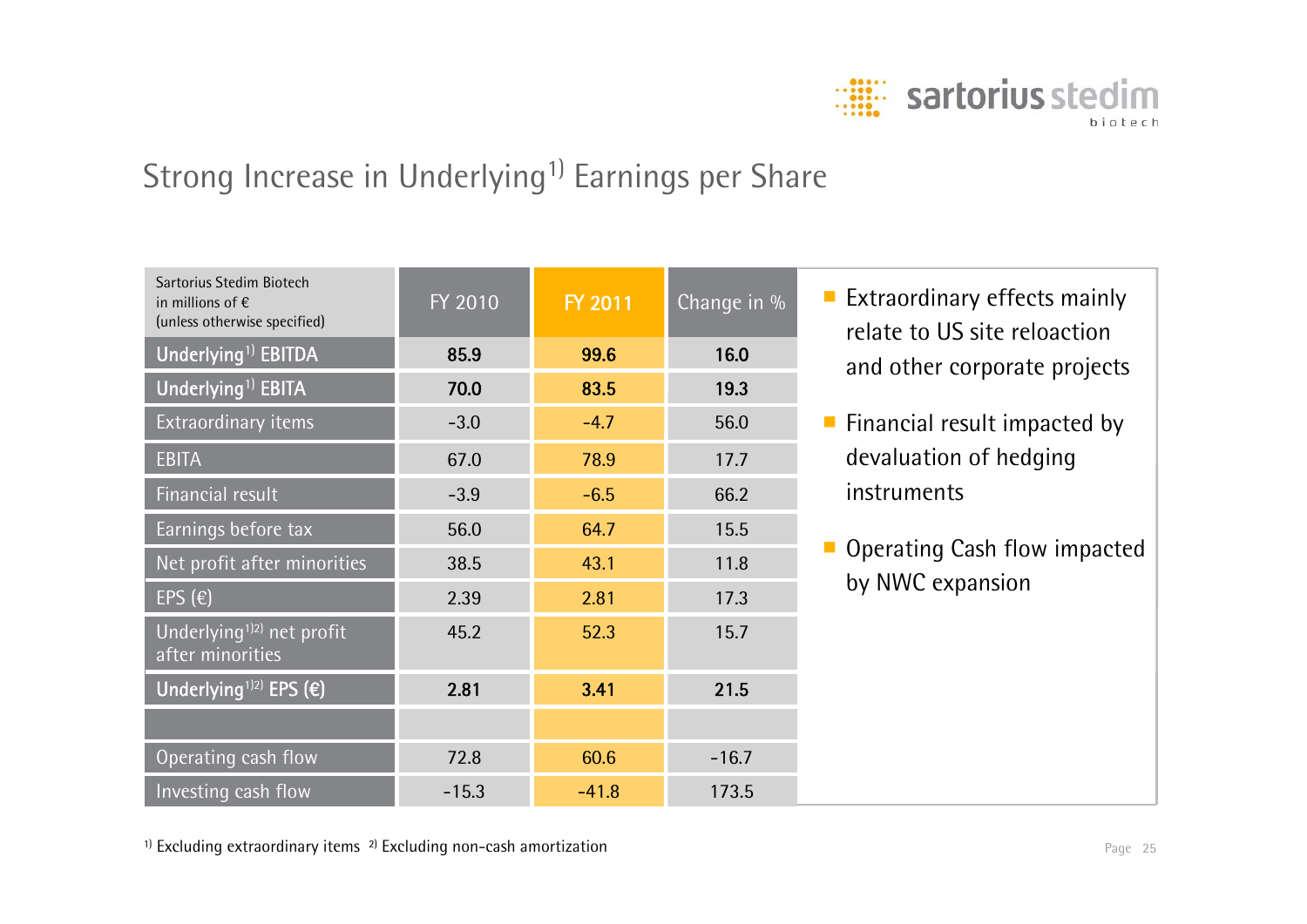

#### All Key Financial Indicators at a Very Comfortable Level

#### Gearing **0.3** 0.3 0.3 Net debt to underlying<sup>1)</sup> EBITDA  $\begin{array}{|c|c|c|c|c|c|c|c|c|} \hline \end{array}$  1.0 Interest coverage<sup>1)</sup> 25.8 22.5 Equity ratio in % 55.6 54.9 Net debt in millions of € 102.8 100.1 Dec. 31, 2011 Dec. 31, 2010 Sartorius Stedim Biotech

#### Net Debt to EBITDA1)



Key Financial Indicators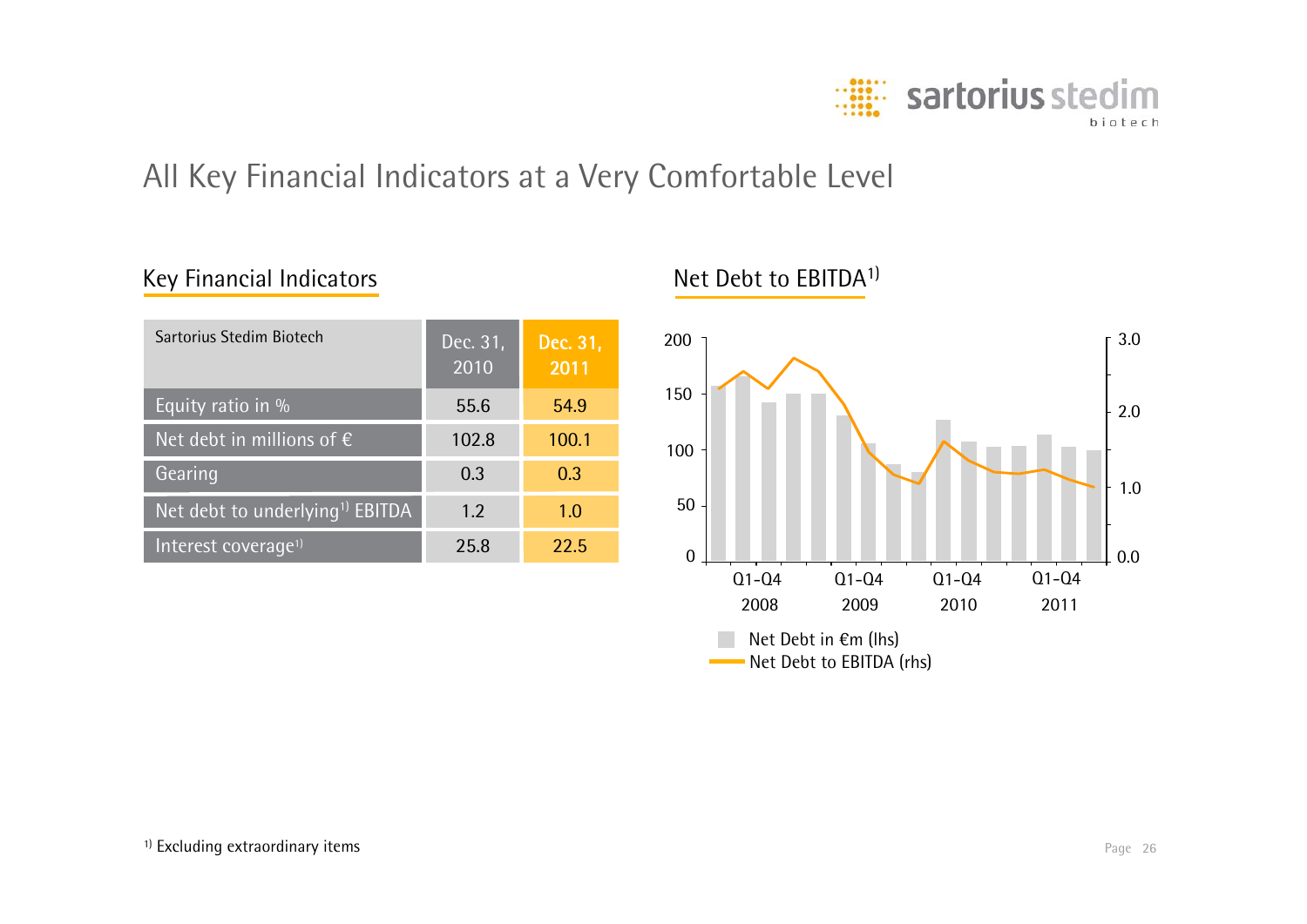

#### FY 2012 Outlook

| in millions of $\epsilon$<br>(unless otherwise specified) | FY 2011 | 2012E Growth                   |
|-----------------------------------------------------------|---------|--------------------------------|
| Sales revenue                                             | 477.3   | $\sim 6\% - 8\%$ <sup>1)</sup> |
| Underlying <sup>2)</sup> EBITA                            | 83.5    | $\sim 6\% - 8\%$               |

■ Capex ratio expected at around 10% including non-cash item of approx. 3% points